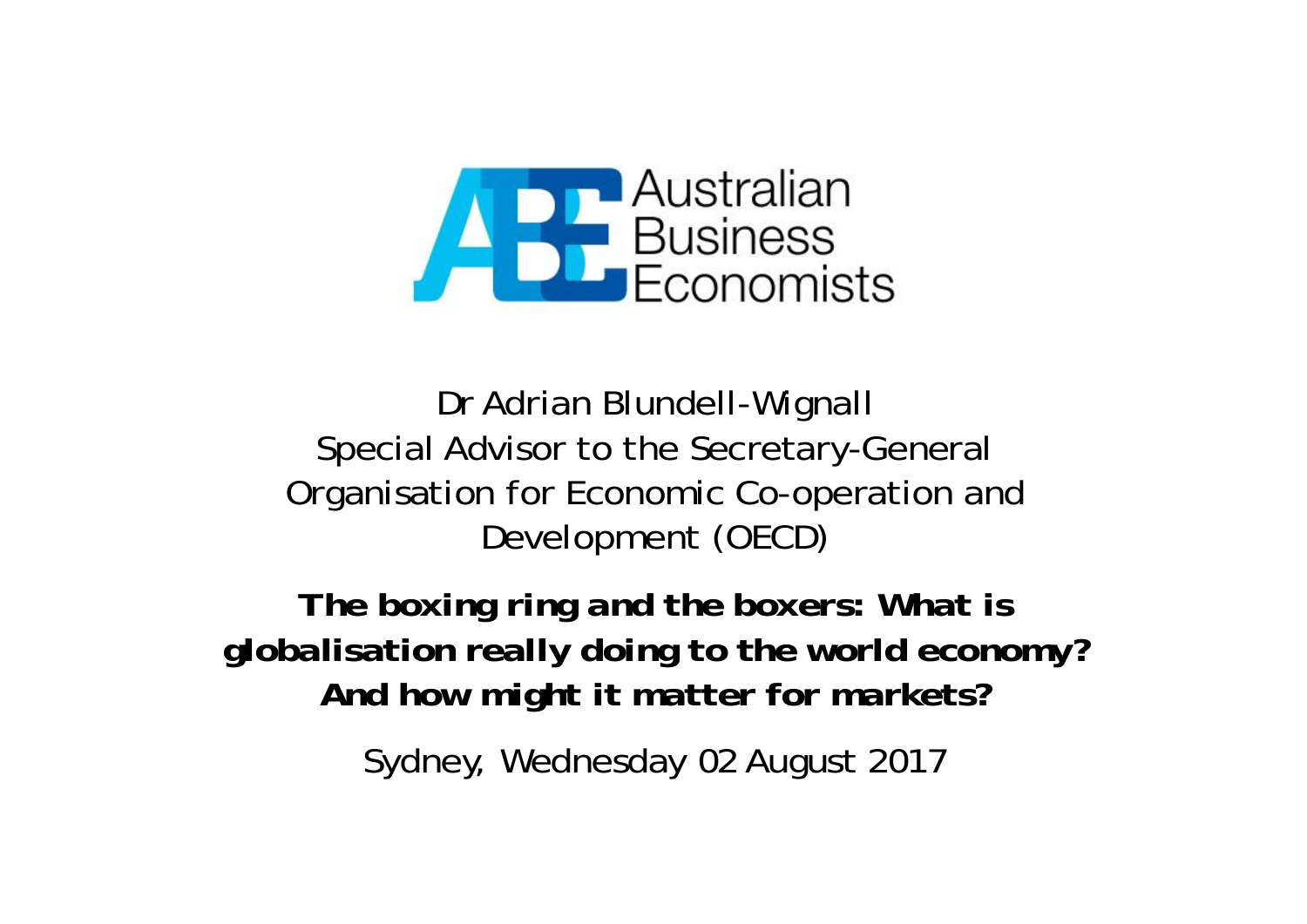# **2017 OECD BUSINESS AND FINANCE OUTLOOK**

KEY FINDINGS

**Adrian BLUNDELL-WIGNALL**

*Special Advisor to the Secretary-General* OECD Directorate for Financial and Enterprise Affairs

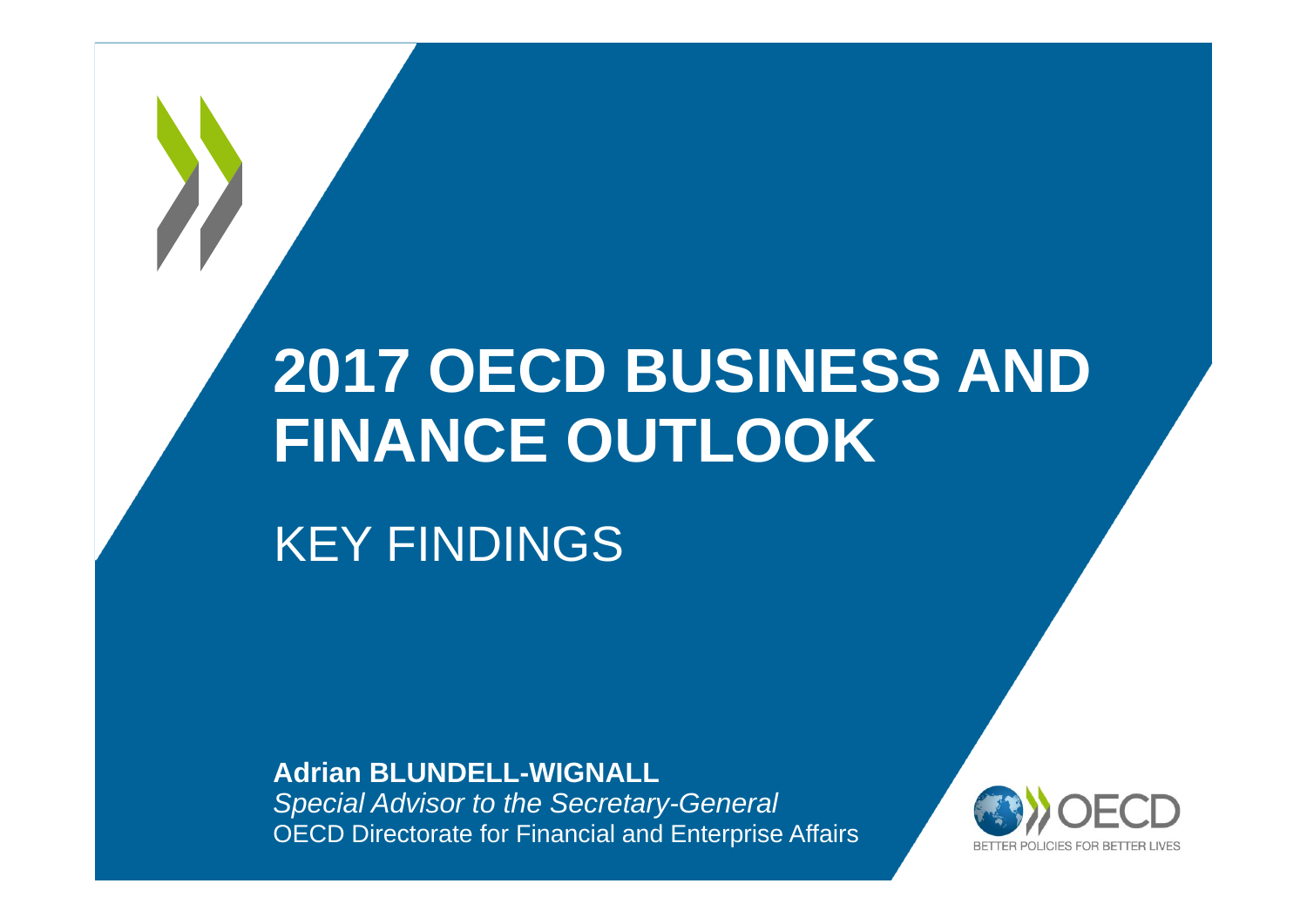# **The Boxing Match and the Boxers**

- 1. Think of global free trade as the right freely to enter the boxing ring.
- 2. This is <sup>a</sup> necessary but not sufficient condition for globalisation to work.
- 3. It doesn't work without rules—about SOEs, subsidies, exchange rate manipulation,<br>capital account management, pricing to market with state backing, irresponsible<br>business conduct, cartels, banking collusion.
- 4. You cant bring weapons into the ring if you want globalisation to work.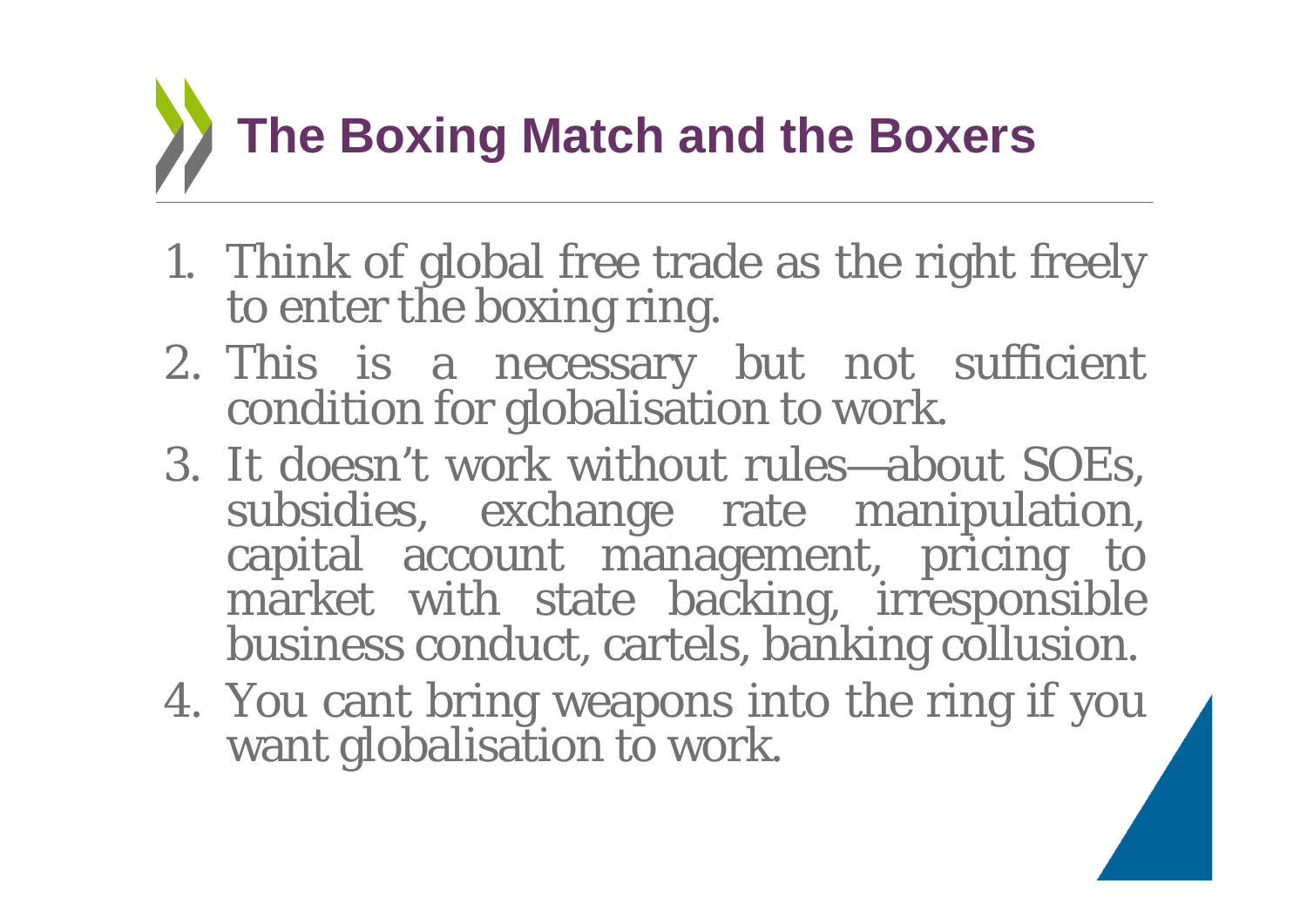# **Its not the middle class as such being hollowed out**

- The idea that its technology not trade comes from the observation that jobs are disappearing in the middle class—<br>technology affects all companies equally.
- The losers in this story (those workers affected by reduced hours, innovative work contracts and compressed remuneration) belong to companies that are scattered within their own industry (it's not workers of one industry
- It is not the middle class as such that is being hollowed out— rather, these ranks are swelled by those that work for middle- paying companies that are forced to restructure or exit.
- Wages in incumbent "once were great" firms are being compressed painfully towards the leaner global adapters as their productivity falls.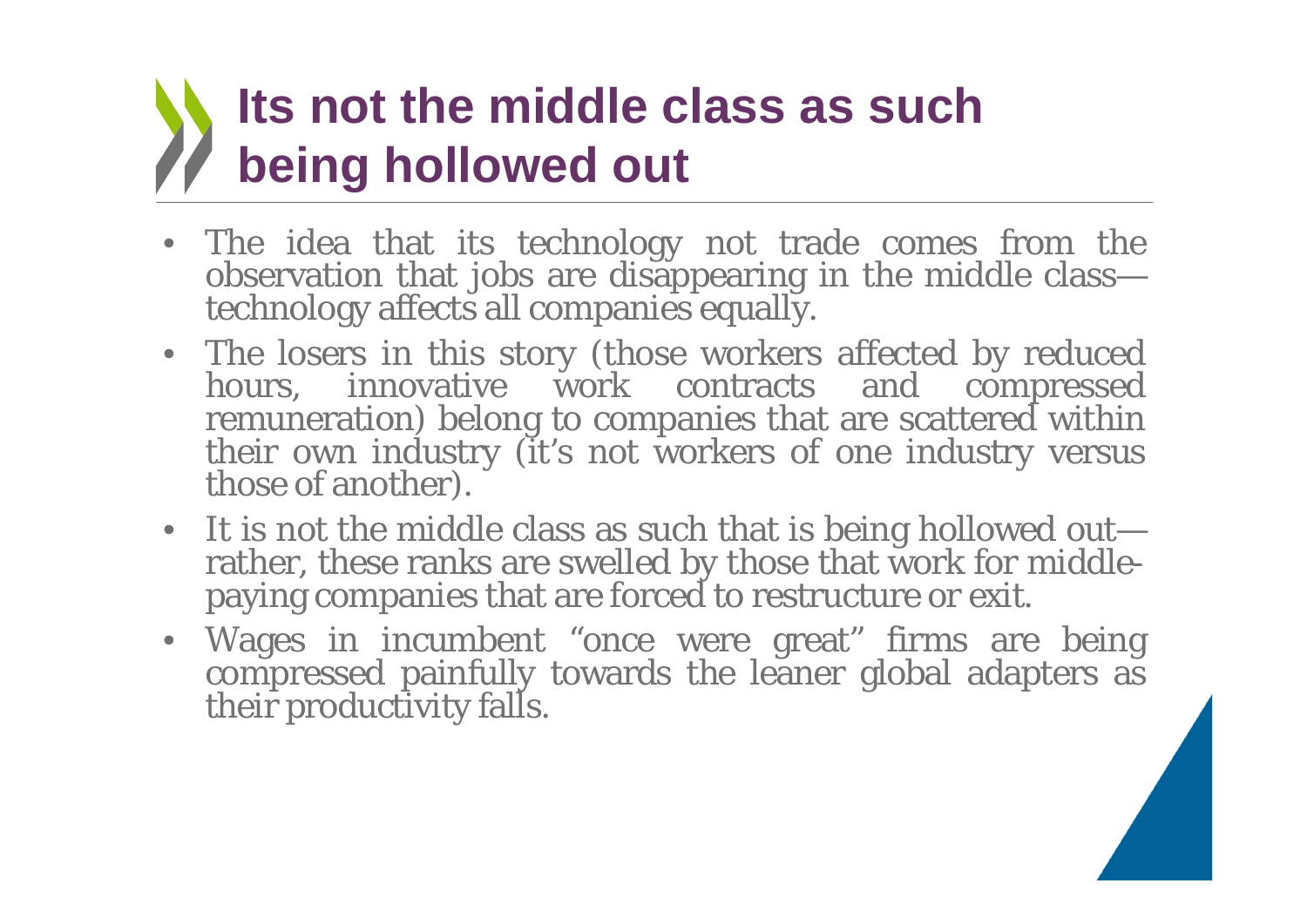#### **Hollowing out of the middle class is happening (thought to be robots, software, etc.; but is it?)**

between 2000 and 2015 by pay category

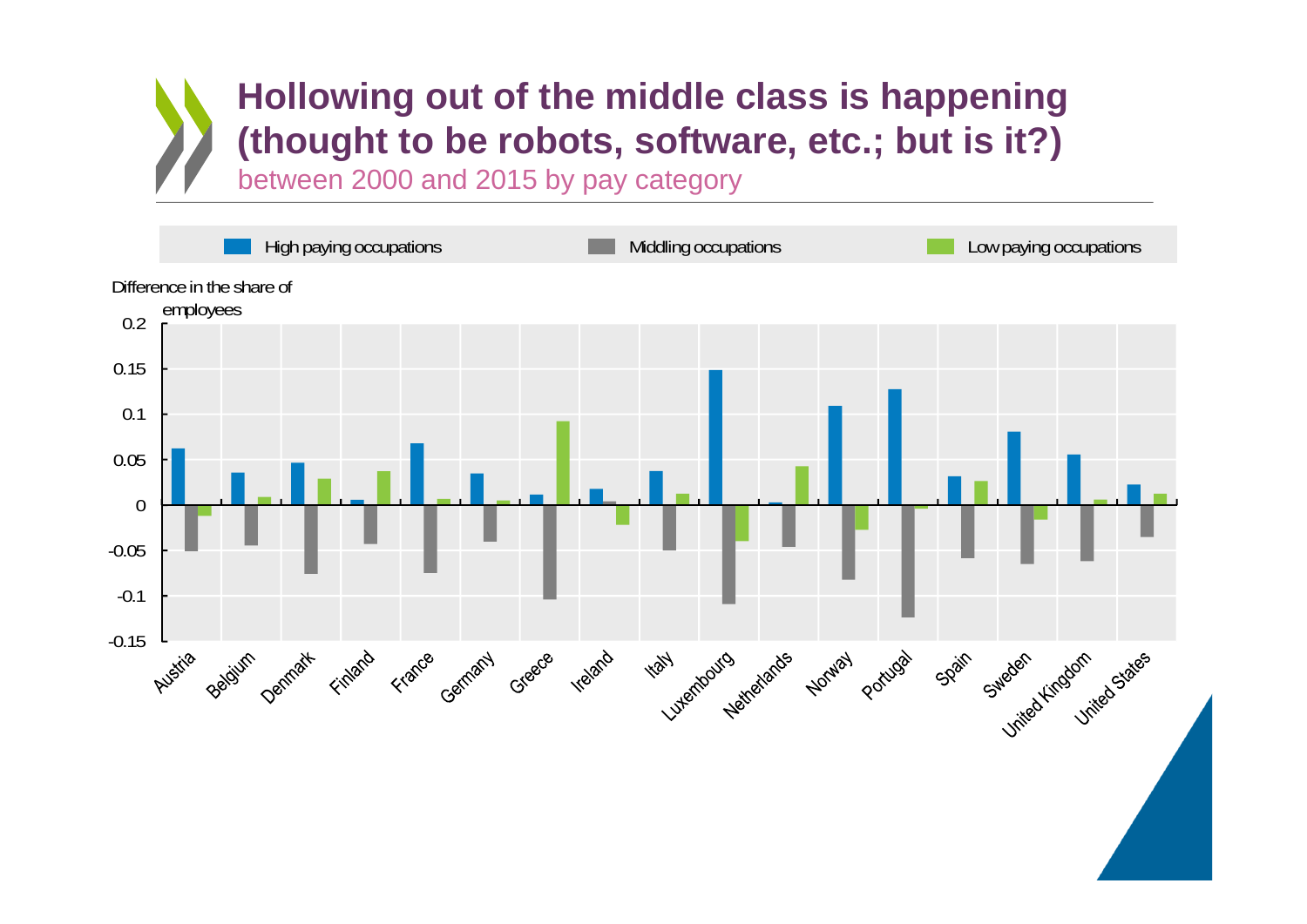#### **The micro data tells us its "middling" firms that are swelling the ranks of middleclass job cuts & wage pressure**



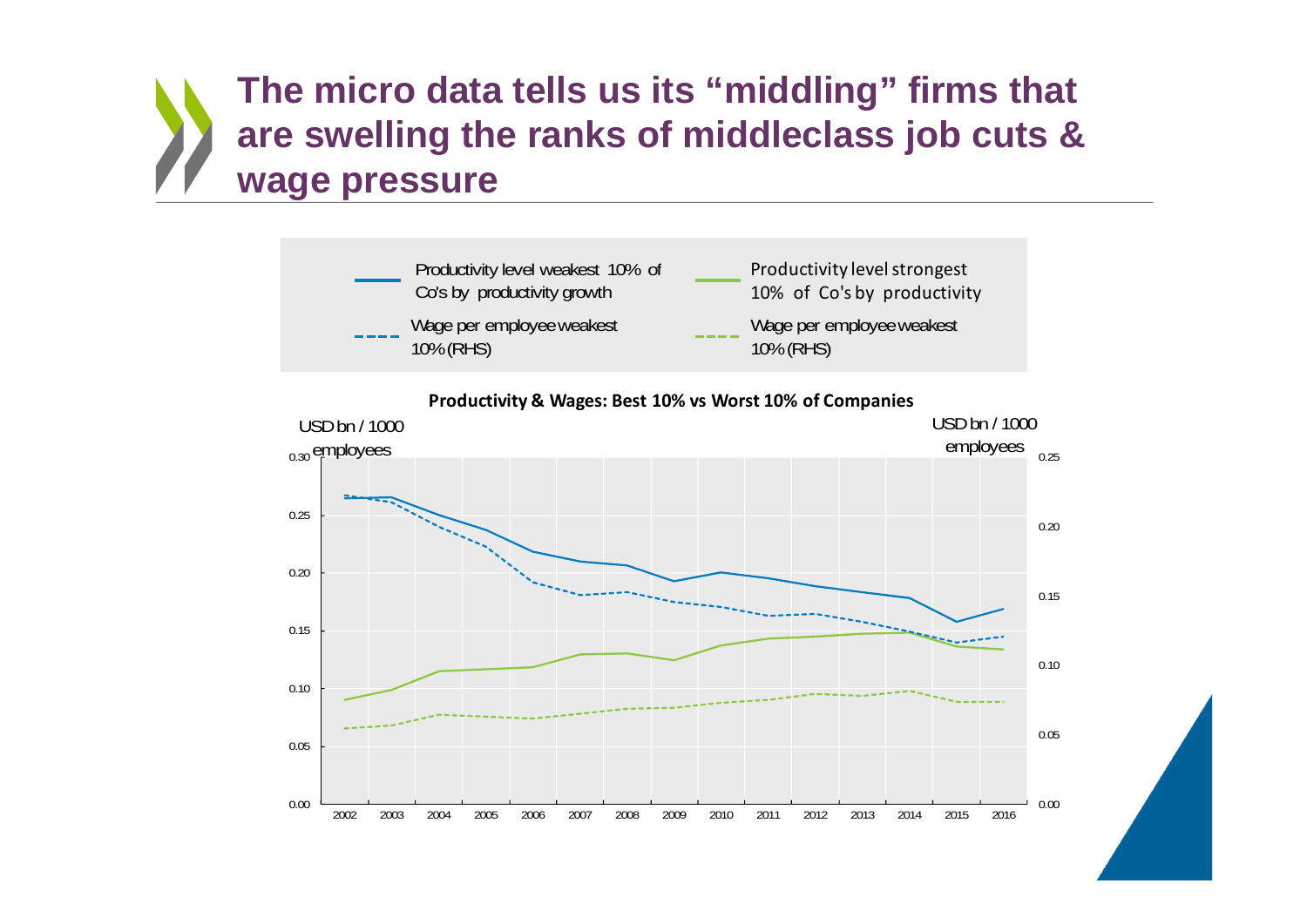

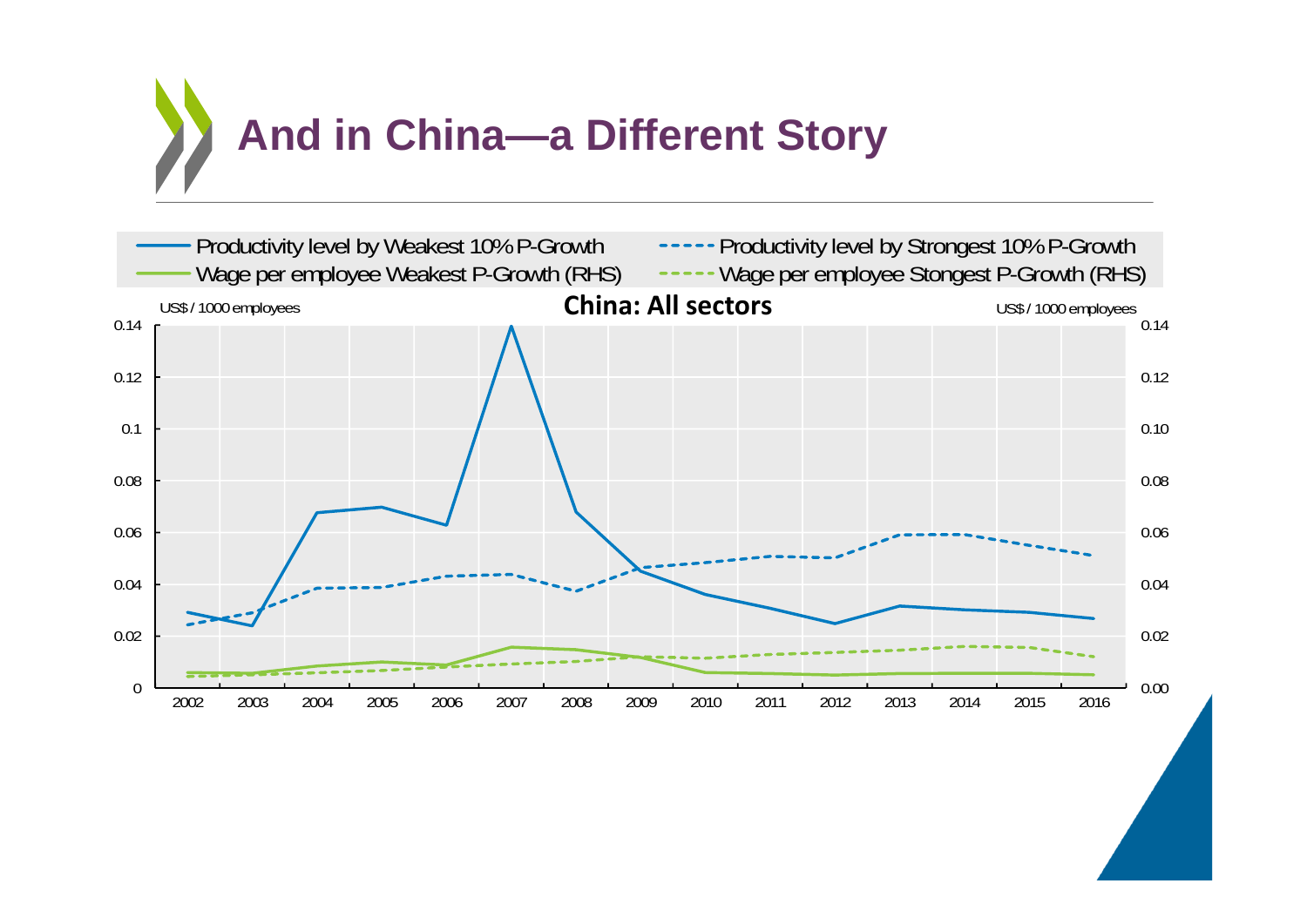# **Trade vs Technology: faster productivity growth and trade/investment are linked**

- The fastest productivity growth companies are those that take The fastest productivity growth companies are those that take advantage of foreign sales, whether by exporting or by setting up subsidiaries that produce abroad to serve foreign markets.
- They succeed in their home markets, force the exit of less competitive firms and have the means to invest and innovate further as they take advantage of scale economies in the global economy.
- It does not matter where firms sit in the value chain. Maquiladoras are just as likely to face global competition as any advanced-economy company, forcing them too to restructure and enhance technology to remain competitive.
- But there is <sup>a</sup> problem: not all economies are open to the same extent and the <sup>p</sup>laying field for doing business is by no means level.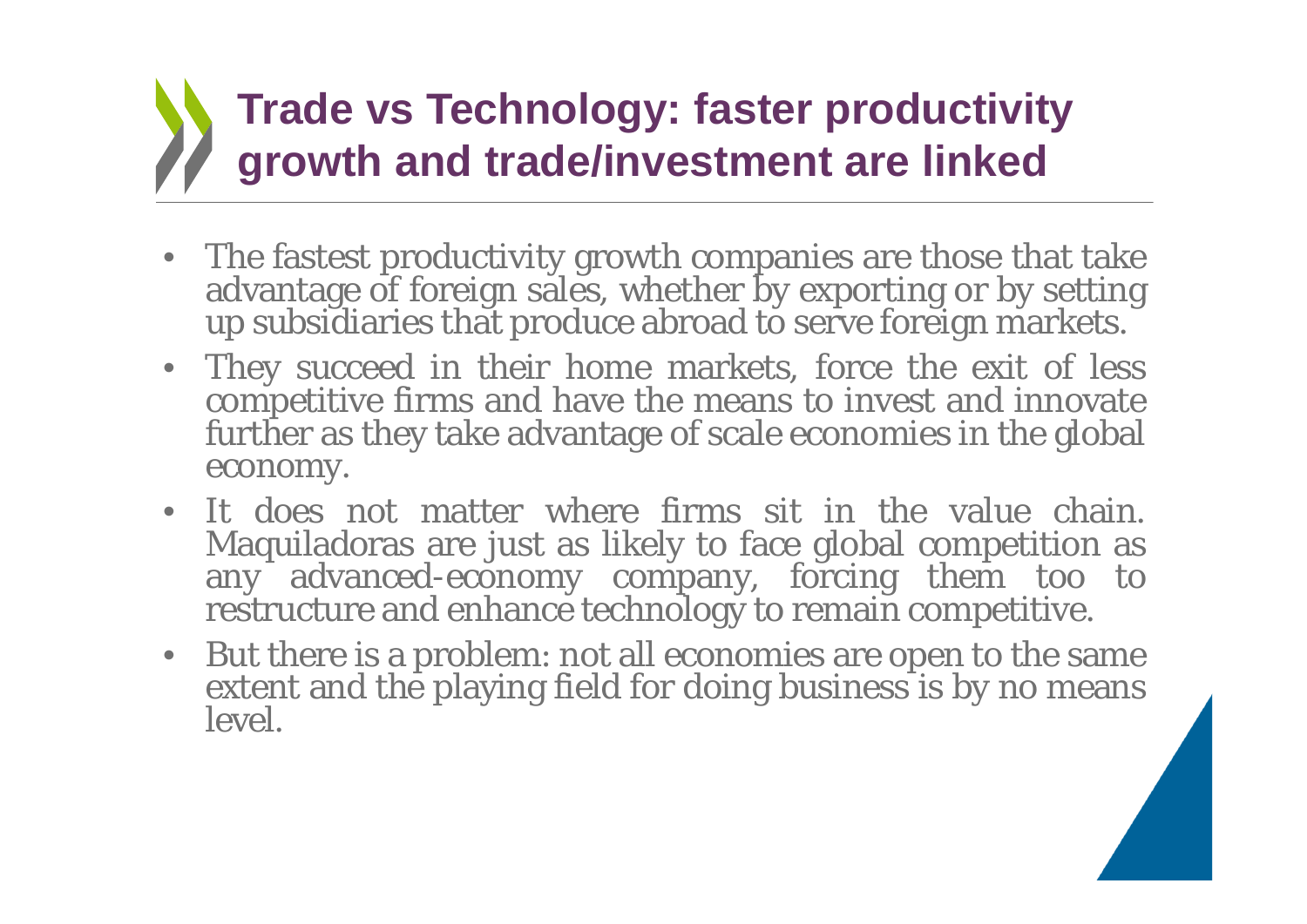## **Company productivity levels vs. international sales: market share matters**

by company productivity growth decile, 2002-2016 (D1 worst D10 best)

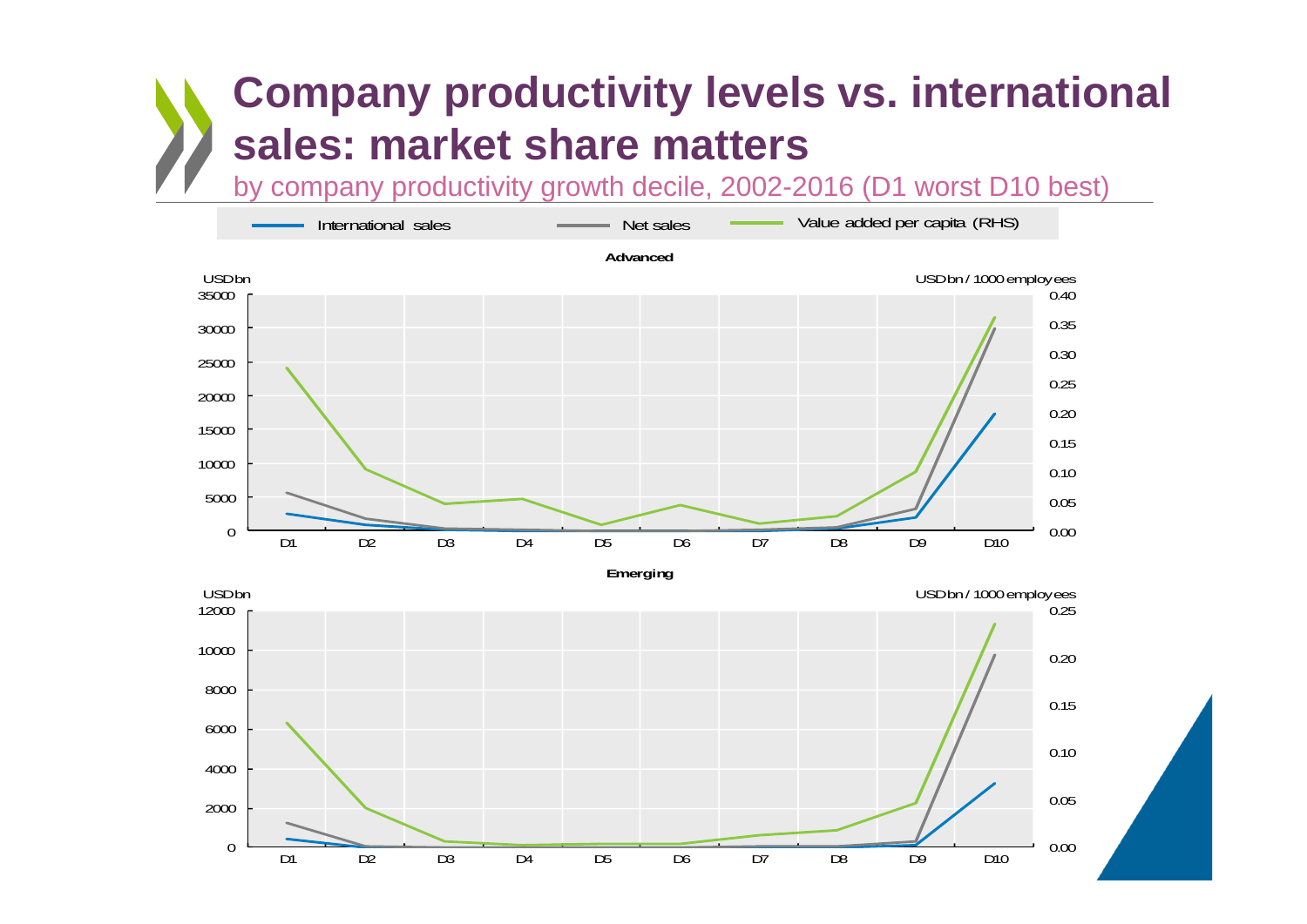# **The spectacular takeover of trade by Asia**

- · Since entering WTO in 2001, China has quickly become the largest exporting nation in the world, with 14% of merchandise exports and 18% of manufacturing.
- Hong Kong (China), Singapore and Korea together export as much as the United States or Germany (see figure).
- Instead of exporting from home, companies can also set up production abroad closer to foreign markets.
- China is now responsible for 11% of world M&A<br>outflows in 2016 while inward M&A has declined to a outflows in 2016 while inward M&A has declined to a low of 2% of the global total.
- Who is in the Boxing Ring?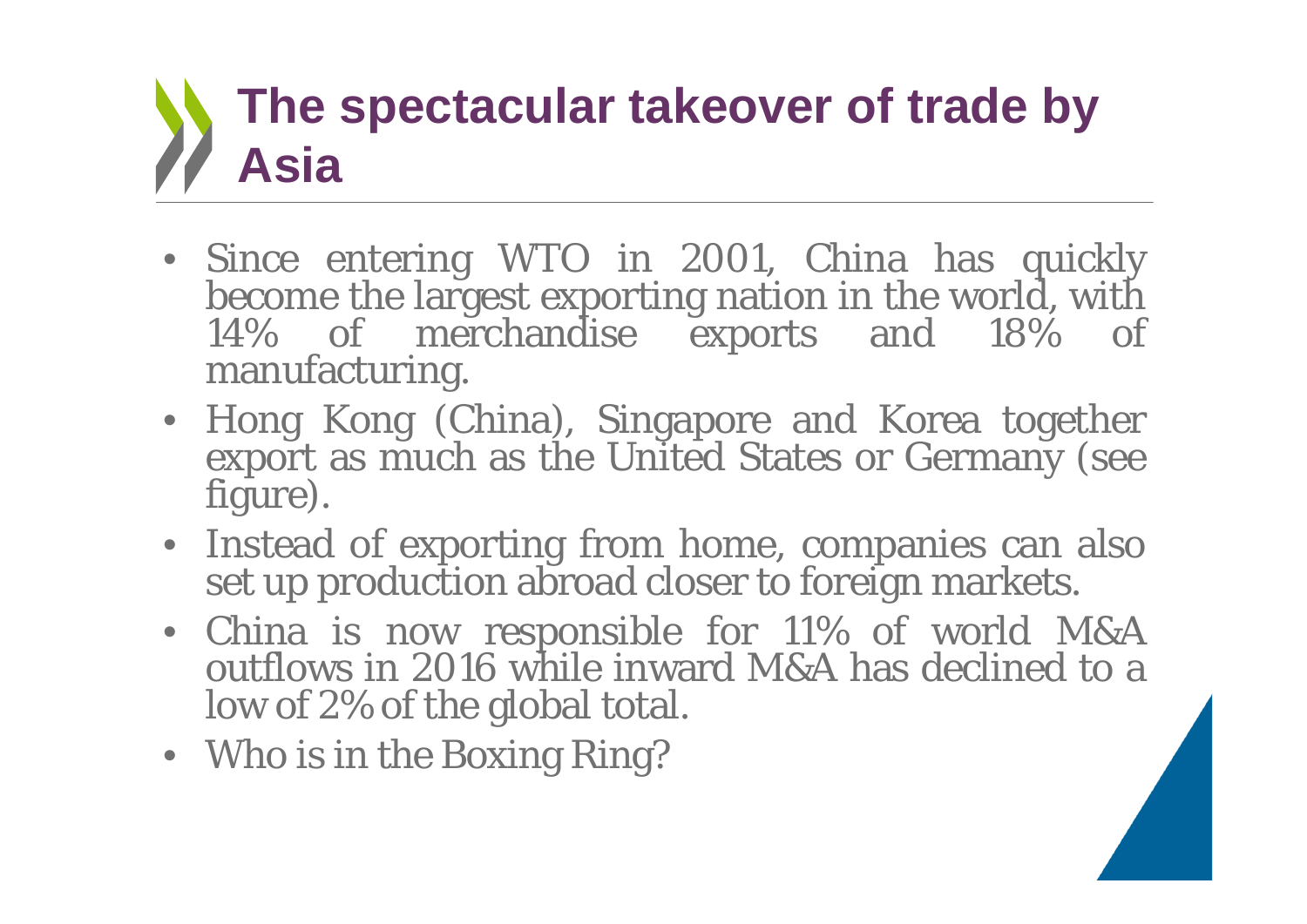### **Share of world merchandise exports** for selected economies, 1960-2015

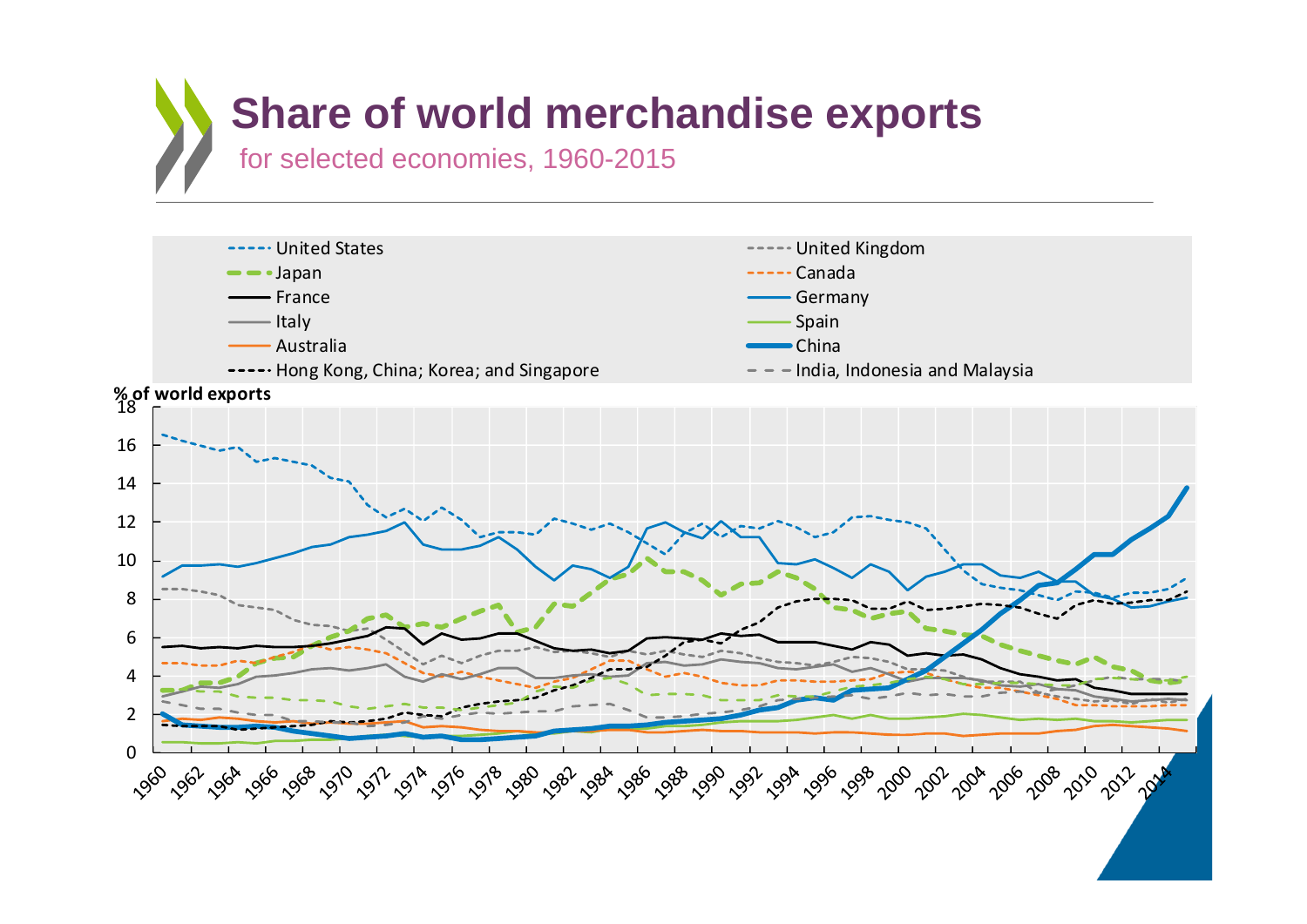# **Without a level playing field Questions of fairness arise**

- Some large emerging economies have managed to pull millions of people out of poverty—and the long-term future of every country lies with continued success in this regard.
- Competition too is to be welcomed. Like any sporting match, let the best teams win.
- But also like any sporting match, the game needs to be played with the same rulebook. If the same rules do not apply to all, then fairness is put into question.
- If fairness is questioned, then sustainability of open trade and investment in the global economy is also put at risk.
- What are the weapons brought into the Boxing Ring?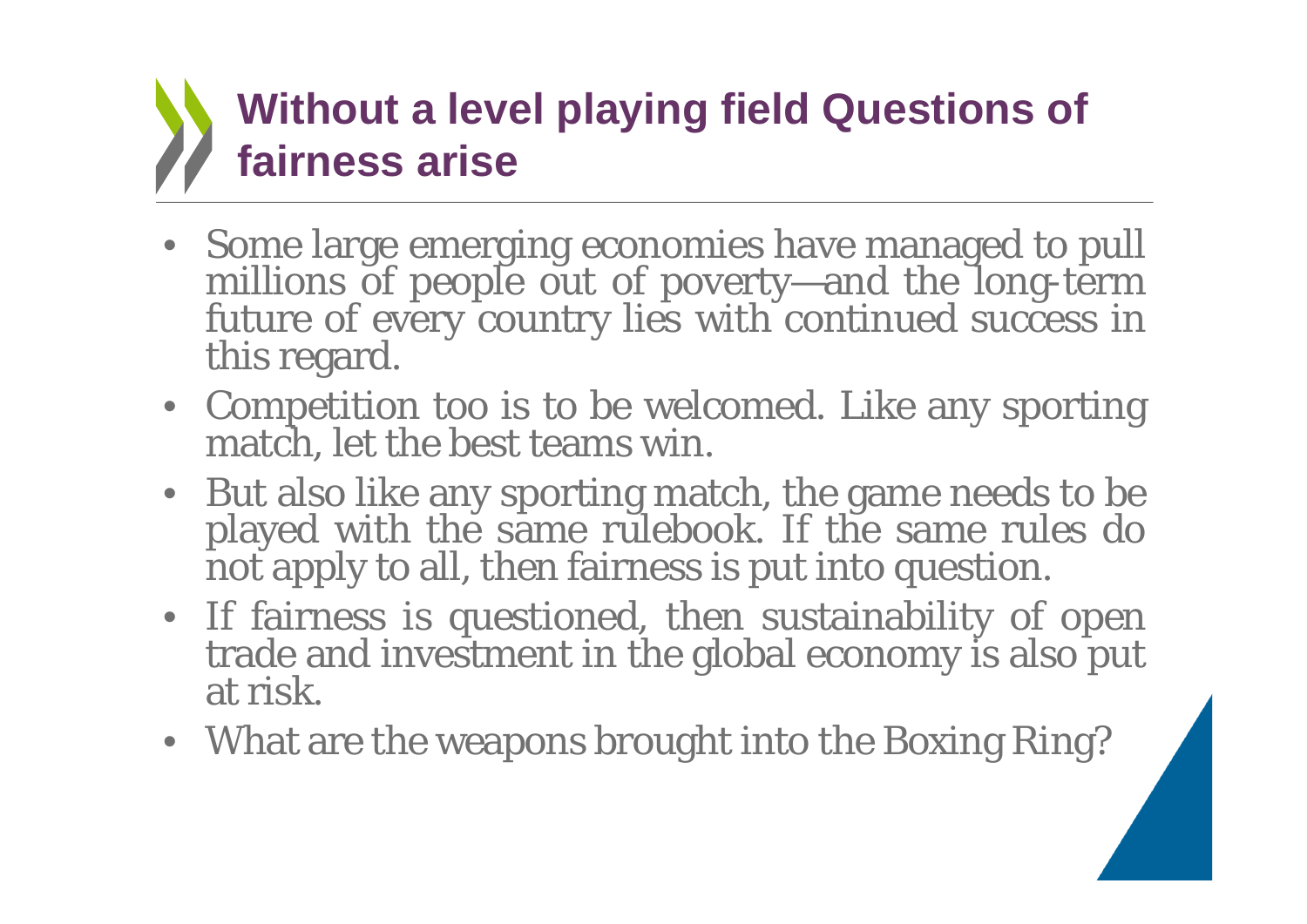# **Exchange rate targeting and pricing for market share**

- The level of the playing field is affected by capital account and exchange rate management of emerging economies.
- Advanced economies generally have overvalued real exchange rates—even after allowing for <sup>a</sup> country's level of economic development.
- Some large emerging economies also price to market to ensure they obtain and maintain large global market shares.
- This requires variable mark-up in pricing, particularly when exchange rates are permitted to move.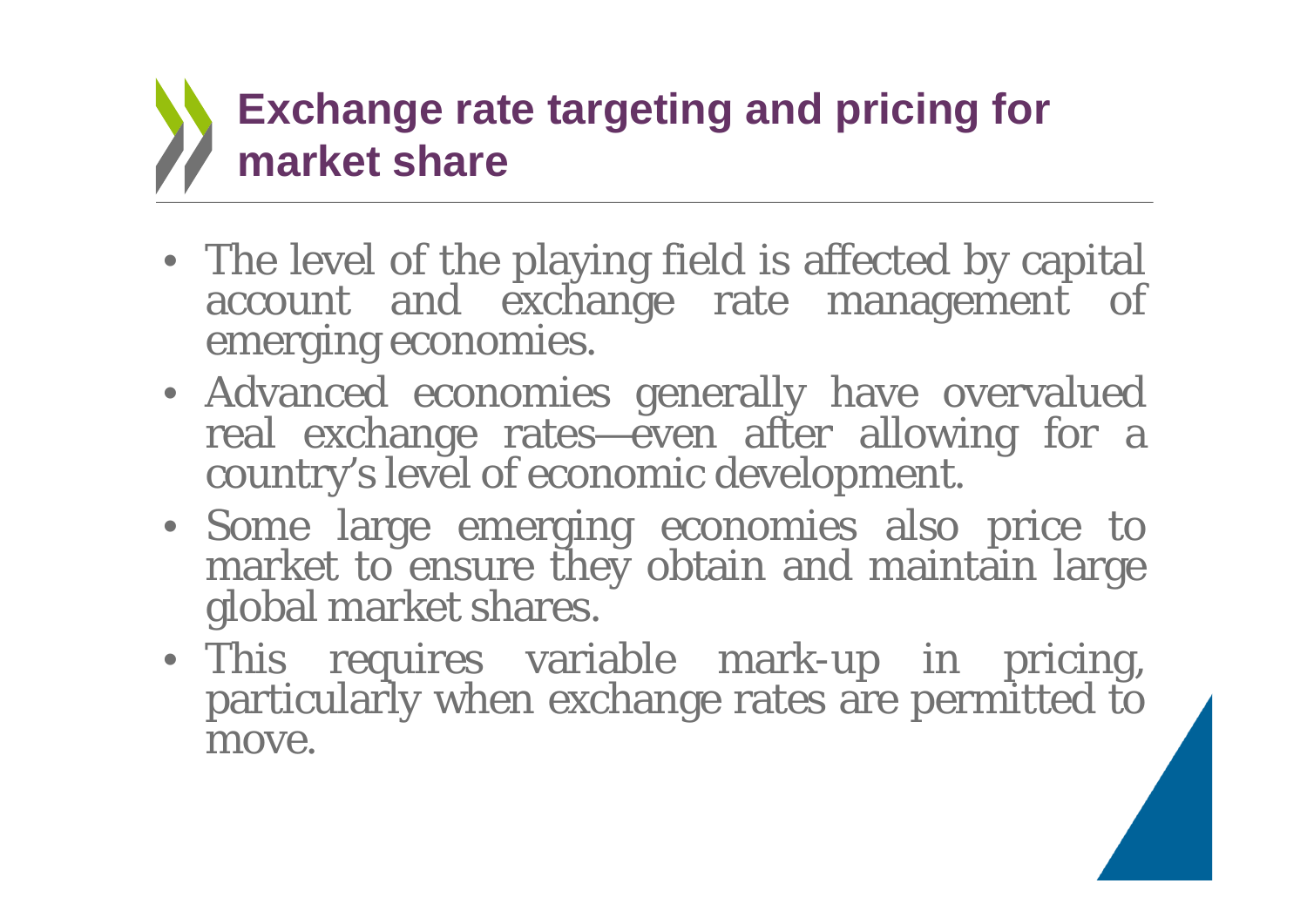#### **Advanced country exchange rates are overvalued, BUT…**

#### for selected economies, 1990-2015

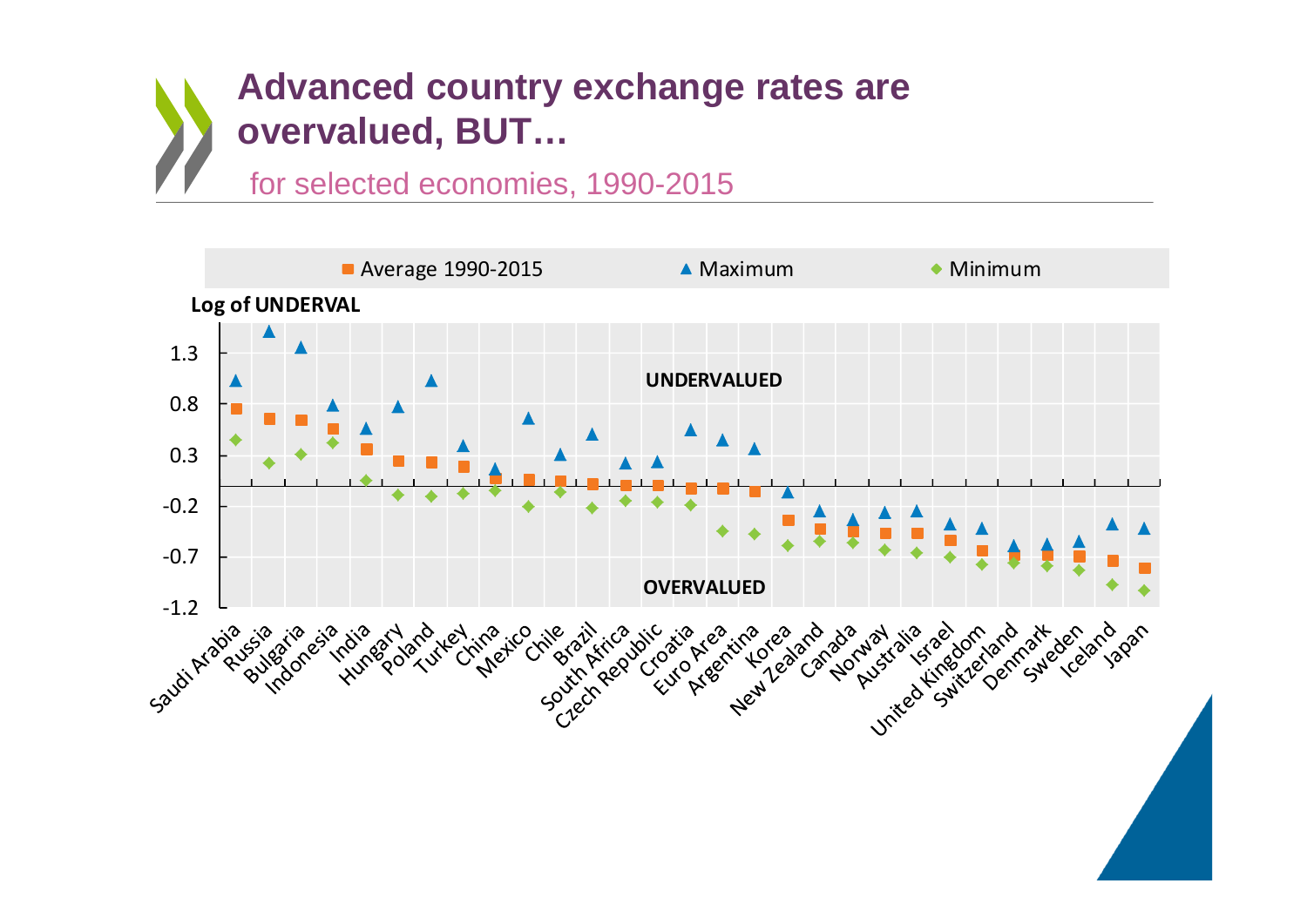#### **Advanced country exchange rates are overvalued, BUT…pricing to market**

for selected economies, 1990-2015

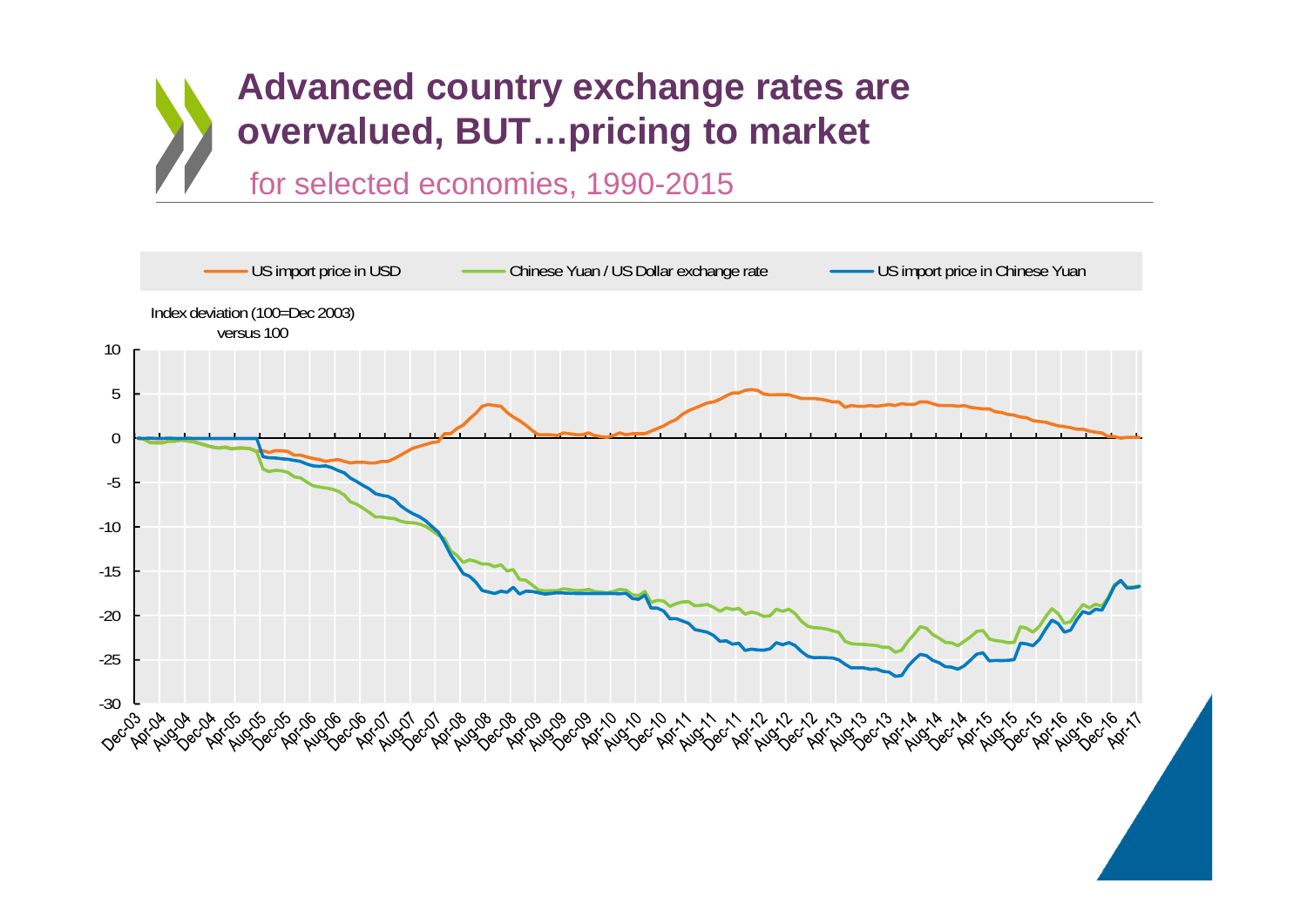

- These SOEs have become <sup>a</sup> force to be reckoned with. The number of SOEs amongs<sup>t</sup> the Fortune Global 500 companies grew from 9.8% in 2005 to 22.8% in 2014.
- The largest of these are Chinese banks that play an important role in funding state-owned firms in all industries, subsidising the cost of capital and facilitating state-driven industrial strategies.
- Emerging market SOEs have greatly contributed to the current excess capacity in key materials, energy and industrial sectors. This is contributing to <sup>a</sup> decline in the average return on equity in many sectors and countries.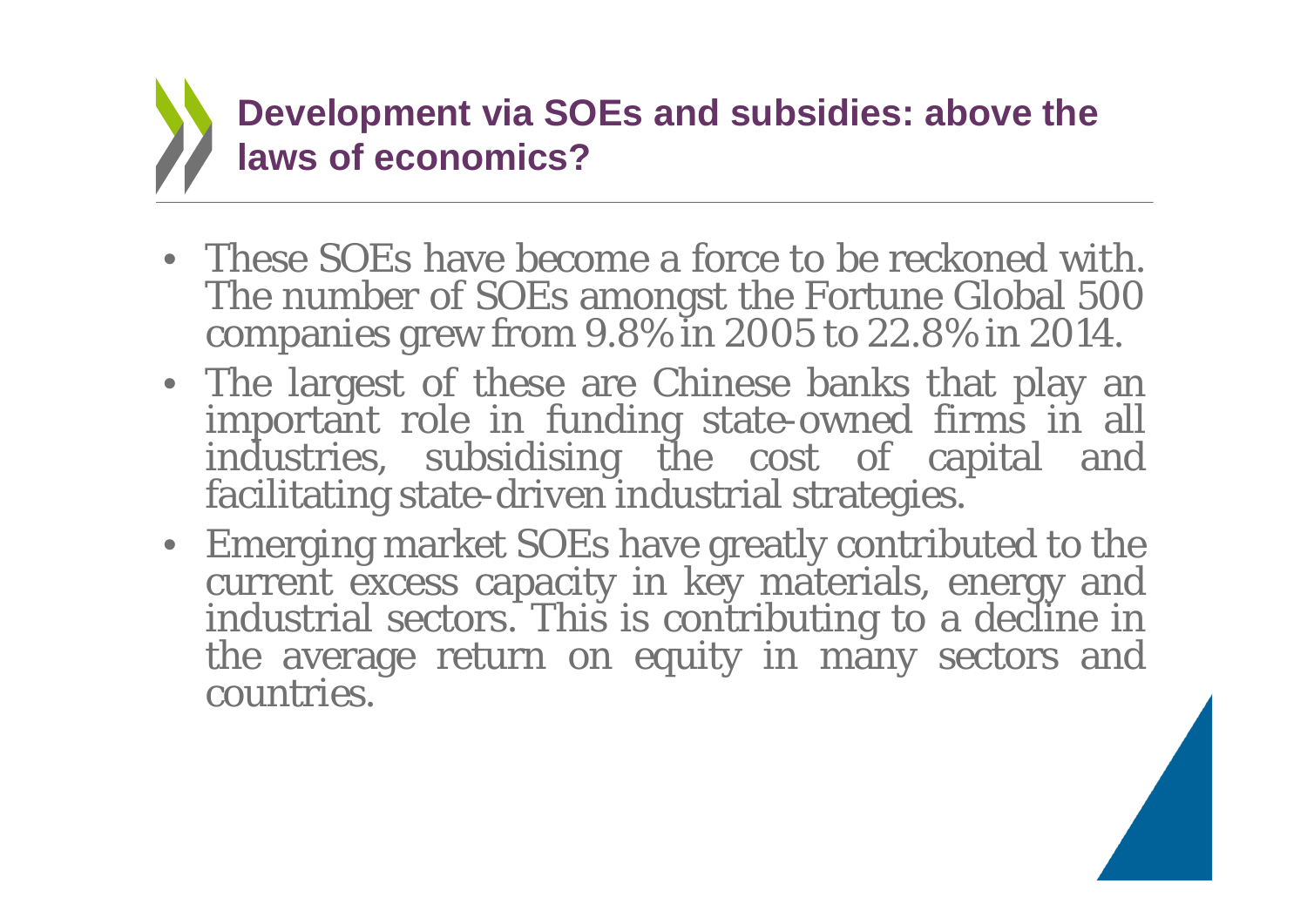





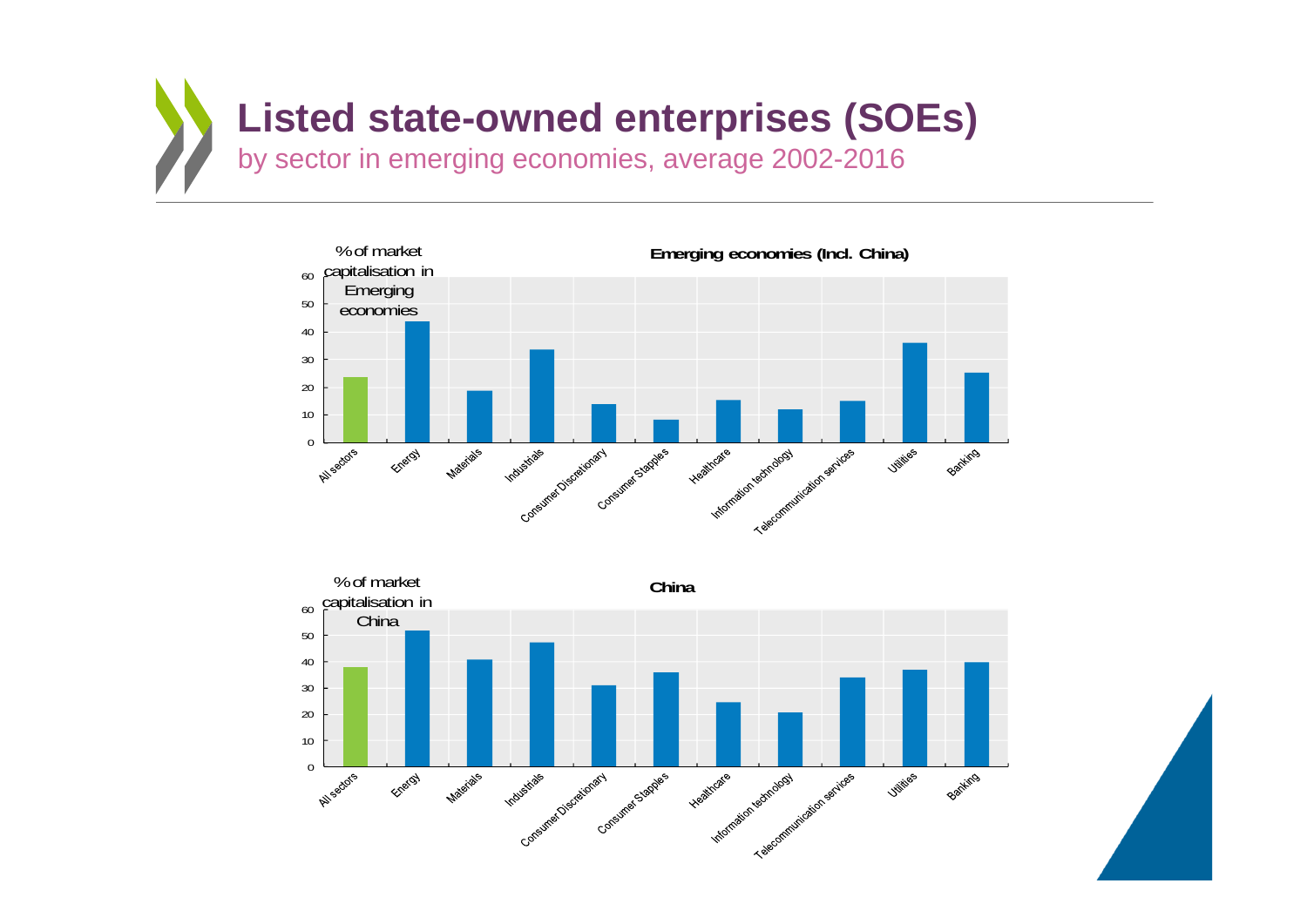#### **ROE minus the cost of capital for private companies versus SOEs** 2002-2016

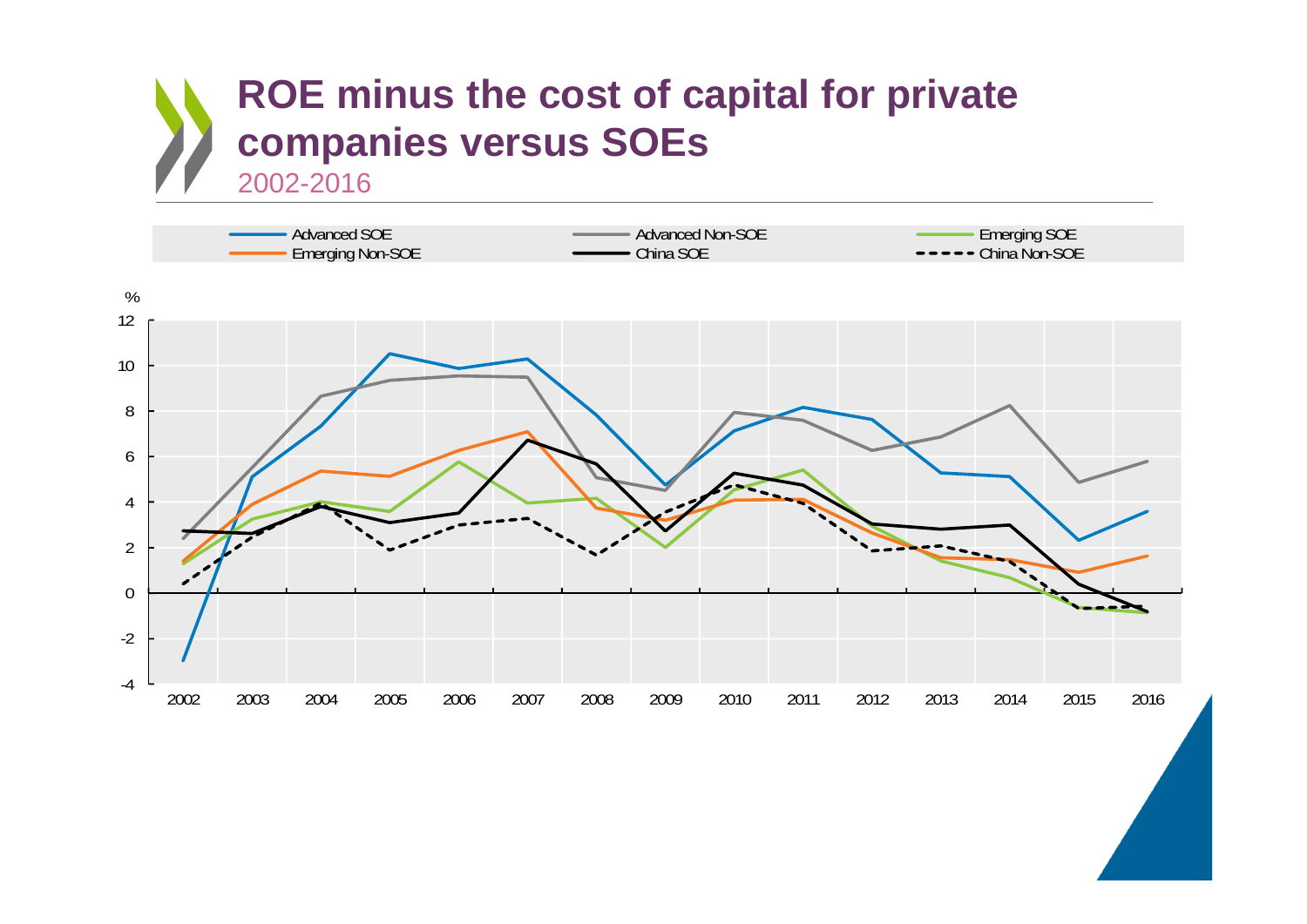





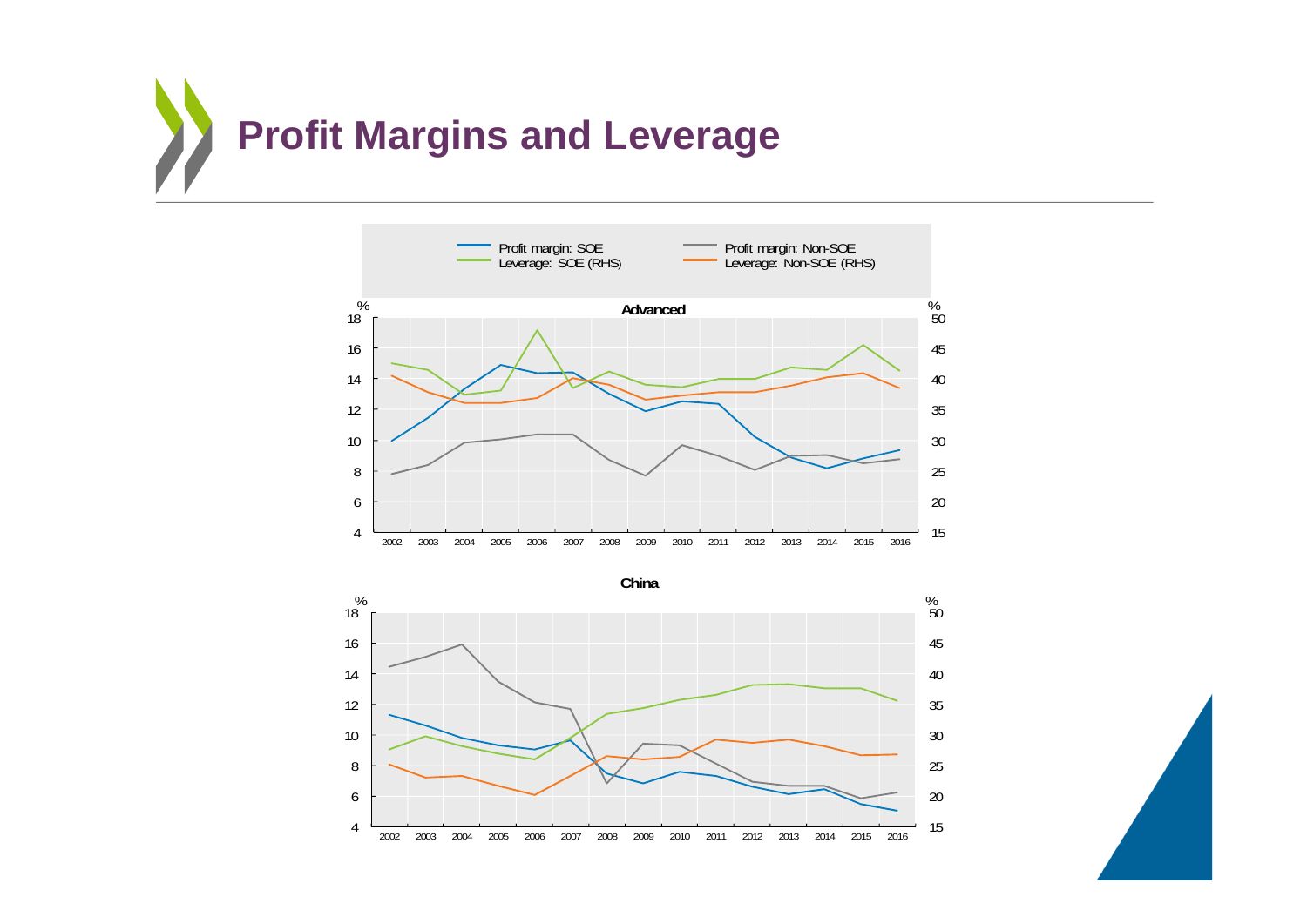



Source: World Steel Association, China Customs, OECD calculations.

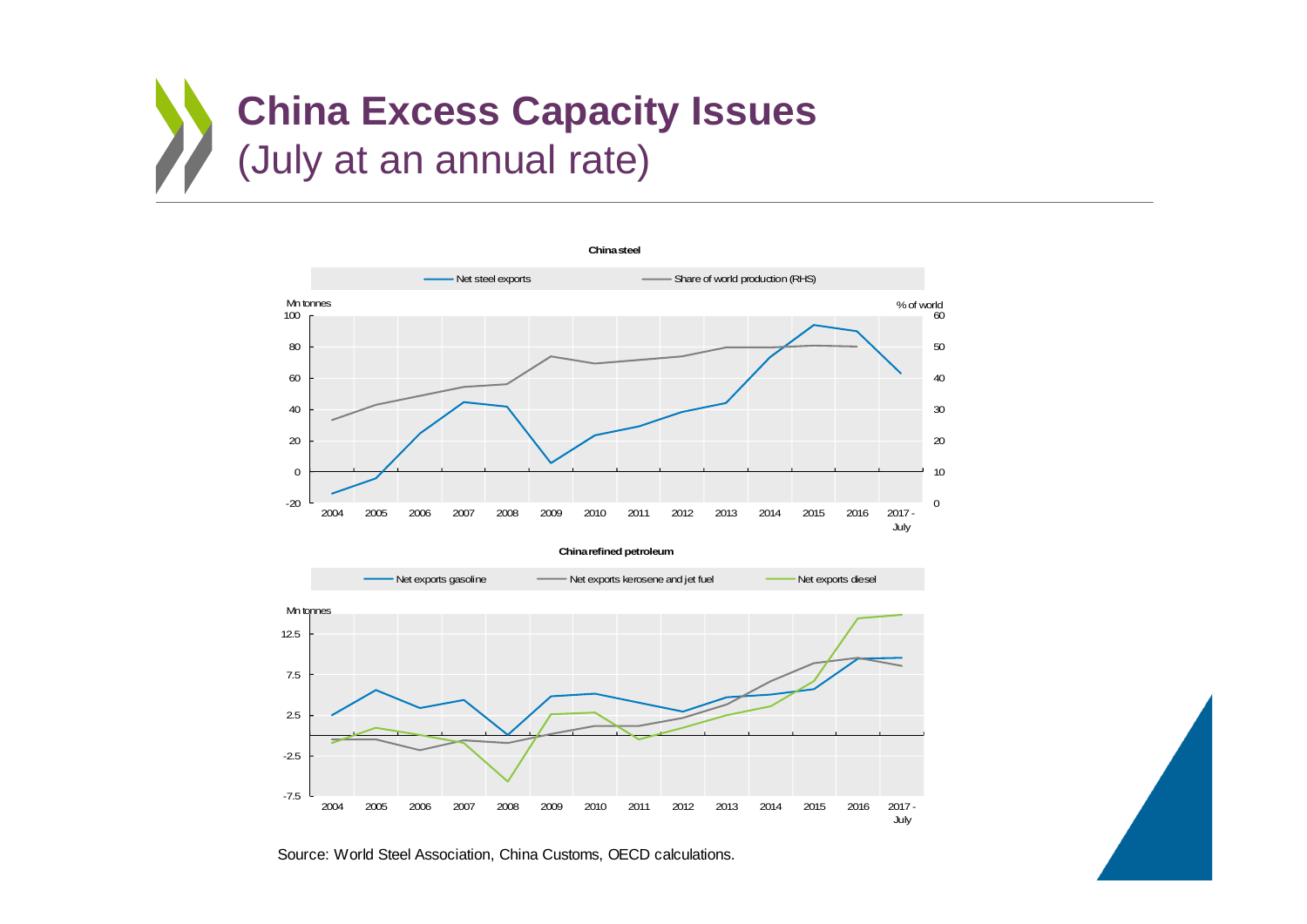# **One Belt One Road: the New World Order?**

- Infrastructure building throughout China's neighbouring countries.
- Build this to facilitate exporting China's excess capacity along the belt and road in countries with similar closed economy <sup>p</sup>hilosophy & no anti dumping as with the West.
- Migrate lower-tech China factories move up the value added—needs markets for scalethe value added—needs markets for scale economies.
- Political hegemony.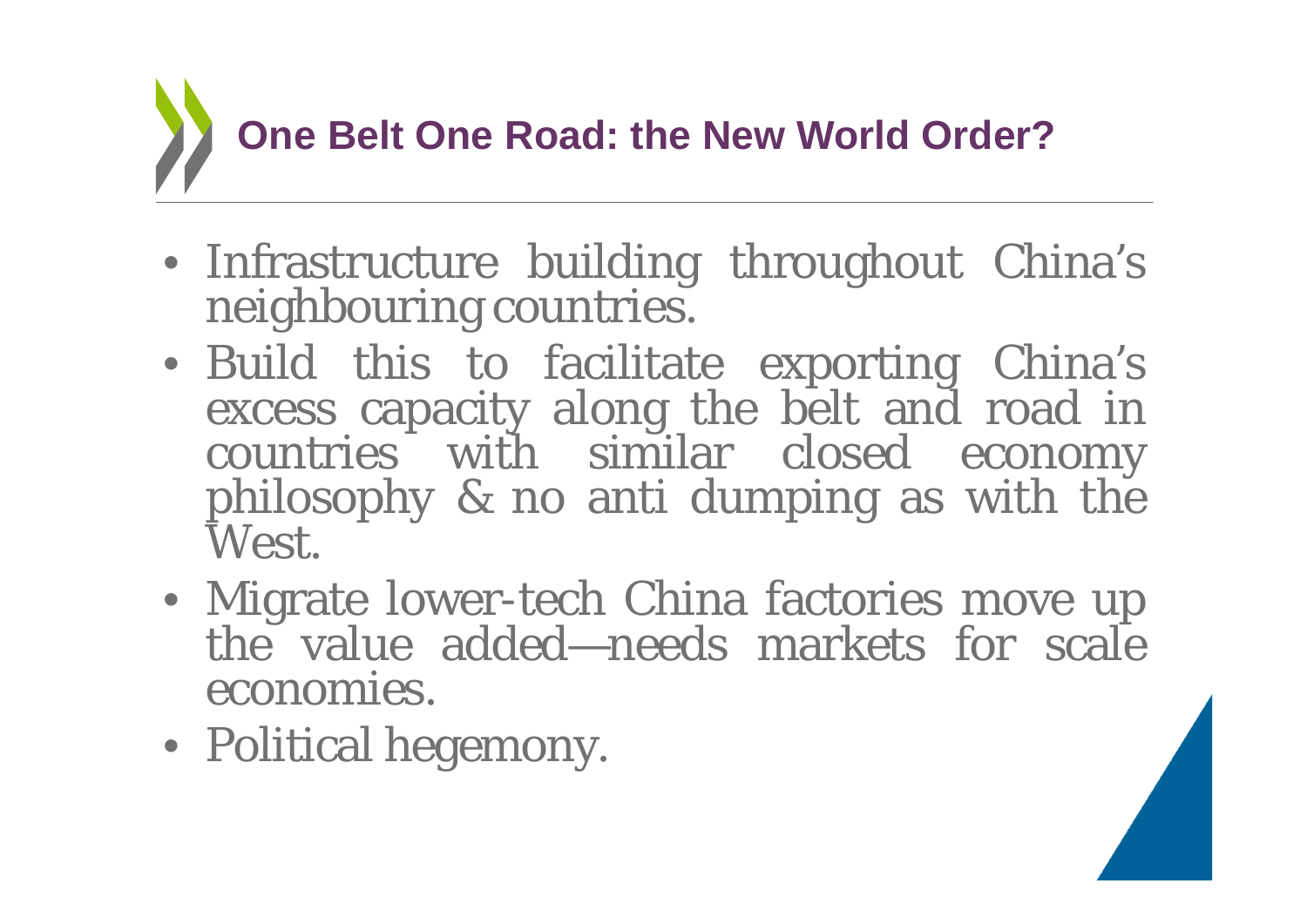

**% of total China exports (average 1993‐2016)**5 4.5 4 3.5 3 2.5 2 1.5 MAKASHARA (SIRAHARA) SRAEV OTHER<br>ALAKASHARA (SIRAHARARA) SRAEV OTHER<br>ALAKASHARARA (SURAHARARARA) OTHER 1 AttSTART COMPANYSTANT 0.5 ARABITY ALEXANDER Unité de Président Times 0 PHILIPPIN RP FALLOUSE SOL PAKISTAN **MAIL AND ONLY RATIONAL WATER UAND PHILIPP A RAME WANT**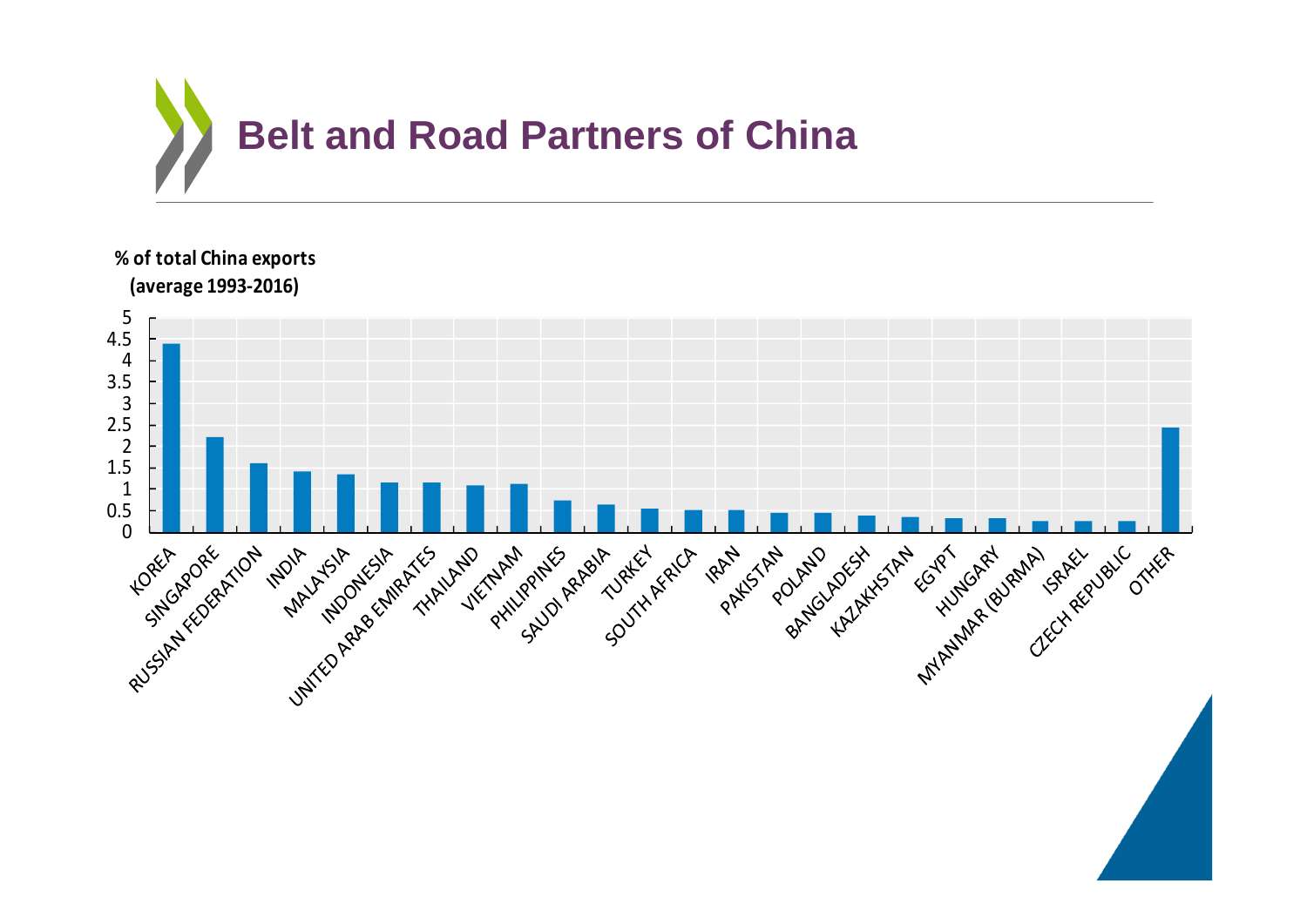

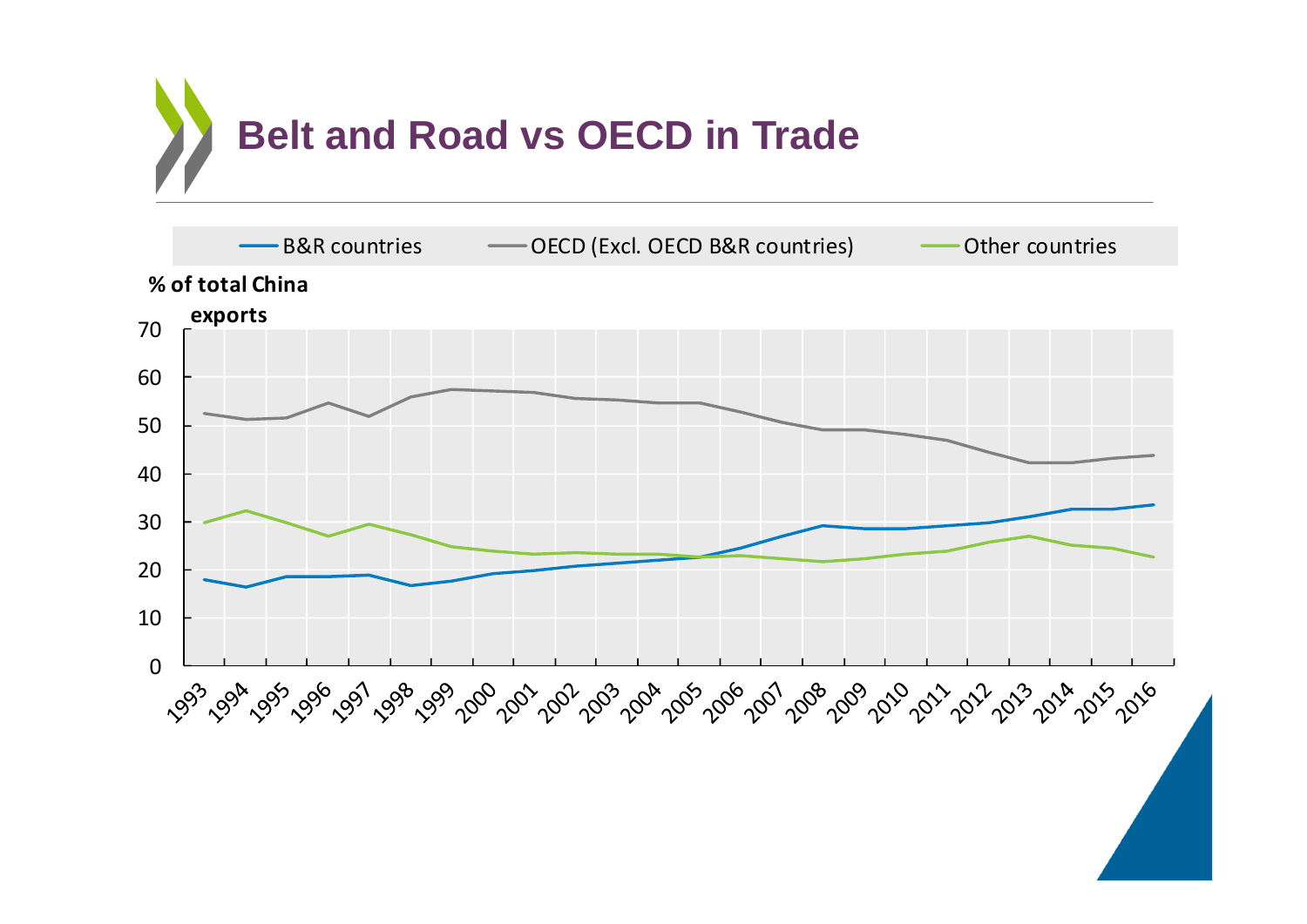## **China Debt Situation: Poor Country With Debt of the Rich Countries**

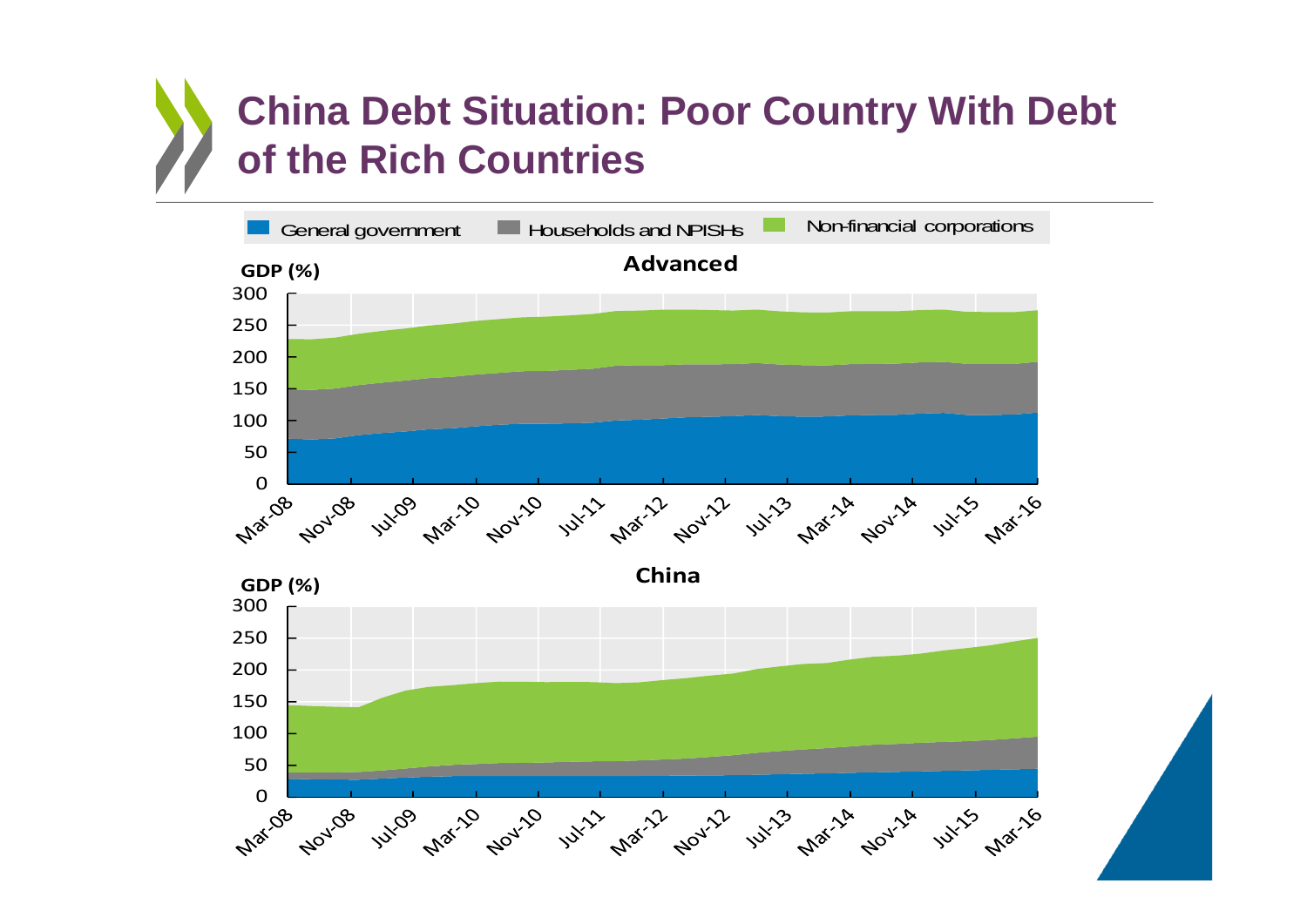



#### **Entrusted Loans + Trust Loans +Undiscounted Bank Acceptances**



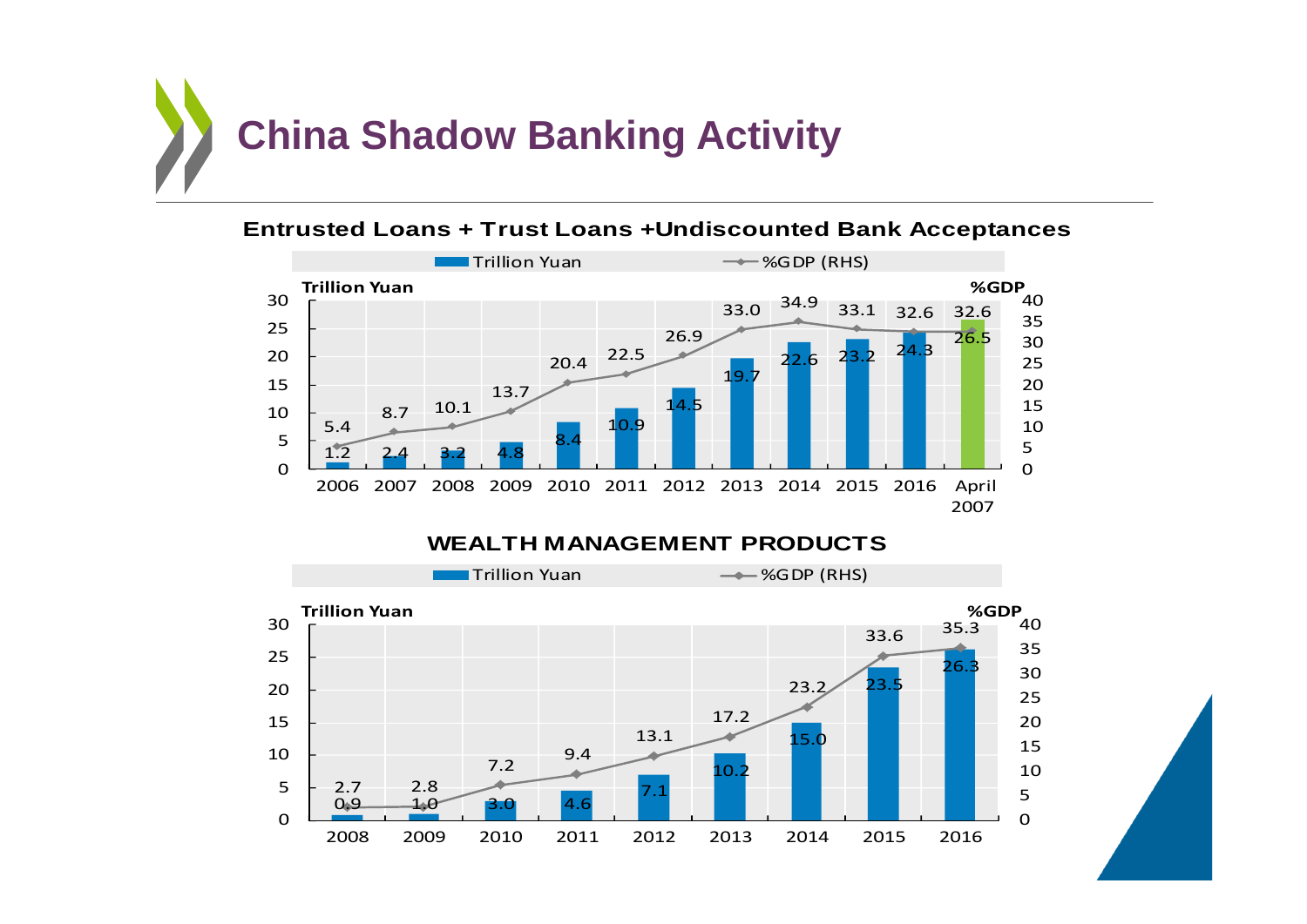# **What role have companies played in the backlash against globalisation?**

- •Banks capturing regulators and pushing back on regulation— is Basel IV dead??
- Underwriting fees raising the cost of IPOs (hurting long-term investment)

AND

- Two hundred and forty cross-border cartels were detected and fined between 1990 and 2015, affecting USD 7.5 trillion in sales.
- Irresponsible business conduct but abuse of human rights and the environment + corruption are rife in EMEs. Supply chain management by Western companies amiss.
- Rent-seeking behaviour through bribery and corruption is estimated by the World Bank to be 2% to 3% of world GDP pa (equivalent to the size of the French economy).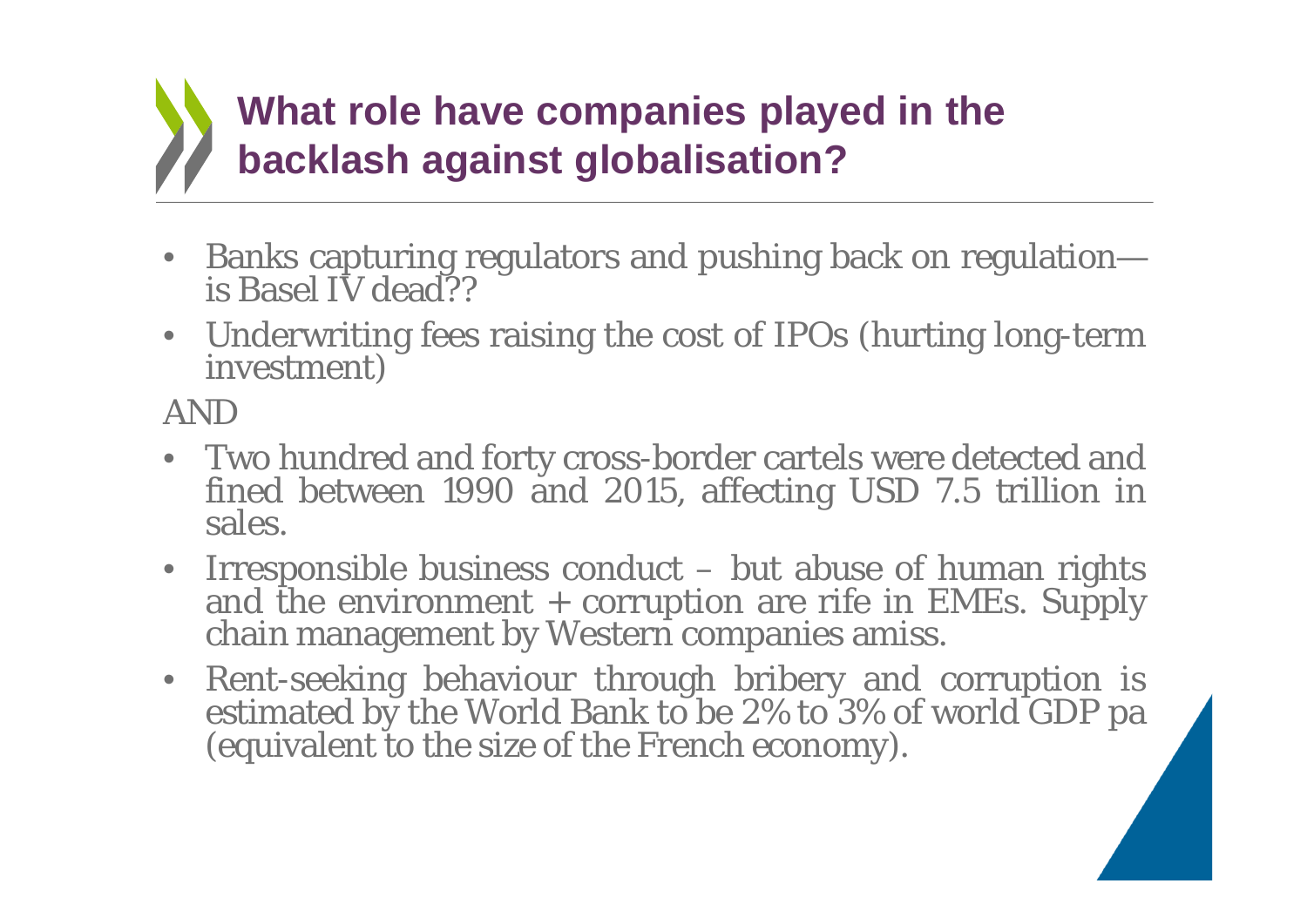#### **Competition in Bank Regulation: Core Tier 1 riskweighted capital ratio vs. Basel III leverage ratio**  for G-SIBs 2008-2016

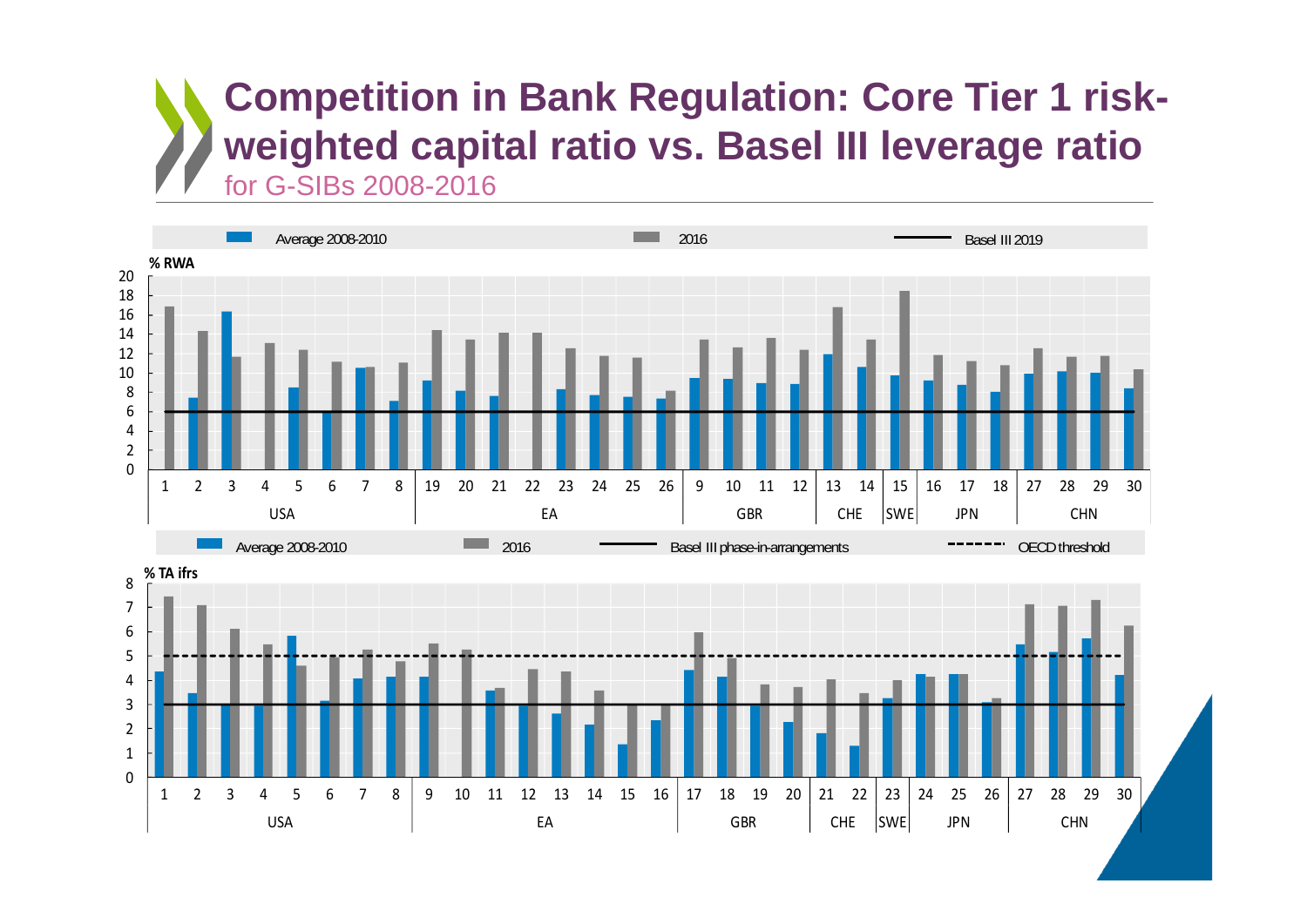# **Underwriting: tacit collusion on fees push up the cost of IPOs**

- While SOEs benefit from subsidised funding, private companies need equity finance for corporate governance to operate via marketbased principal-agent incentives.
- Yet tacit collusion in underwriting appears to raise costs excessively for IPOs, undermining the incentive to use the equity market.
- Total fees collected from 10 IPOs worth USD 100 million each correspond to the entire IPO float of another USD 100 M company.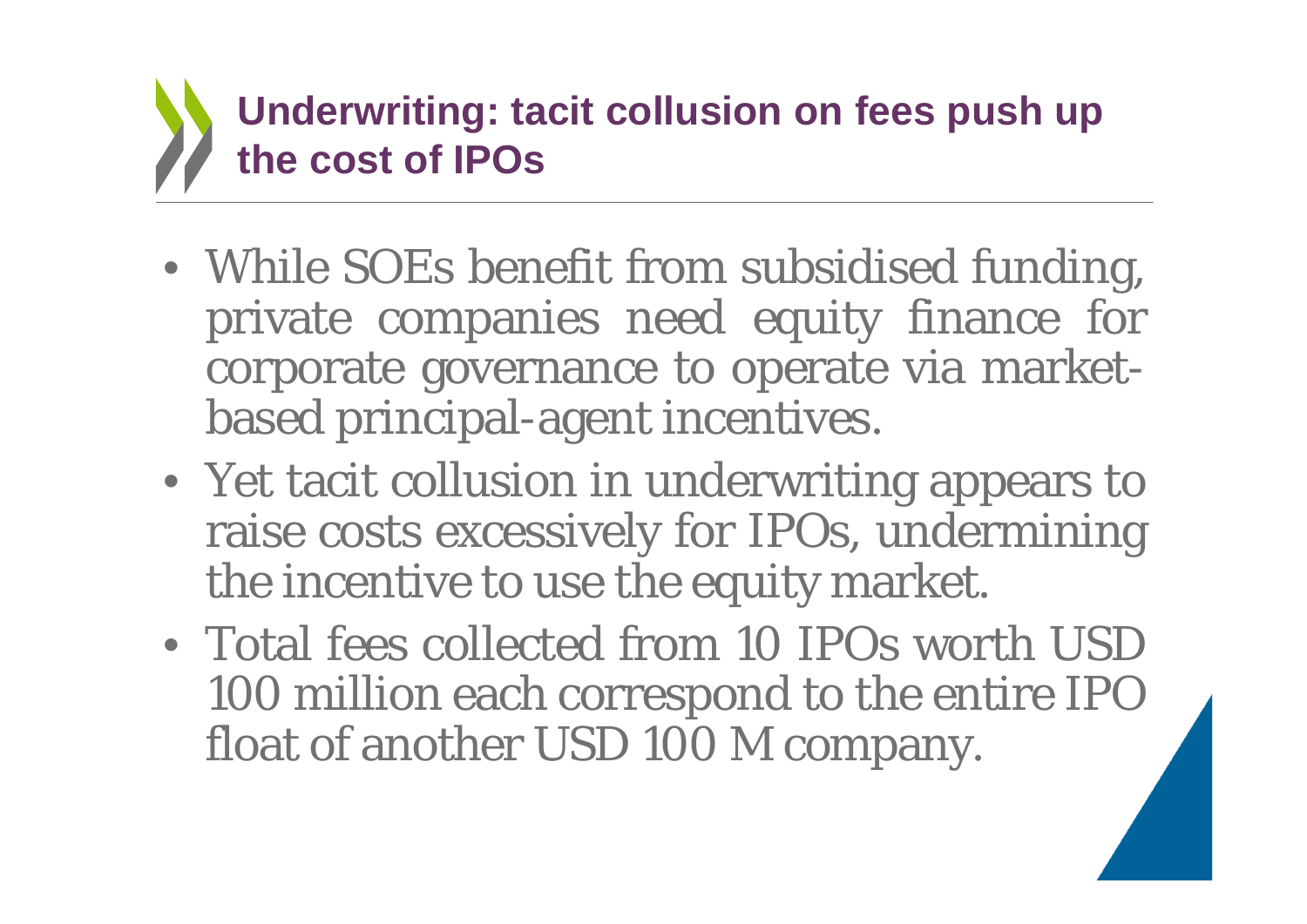#### **Market share of investment banks in underwriting**

pre-crisis vs. post-crisis, 2016

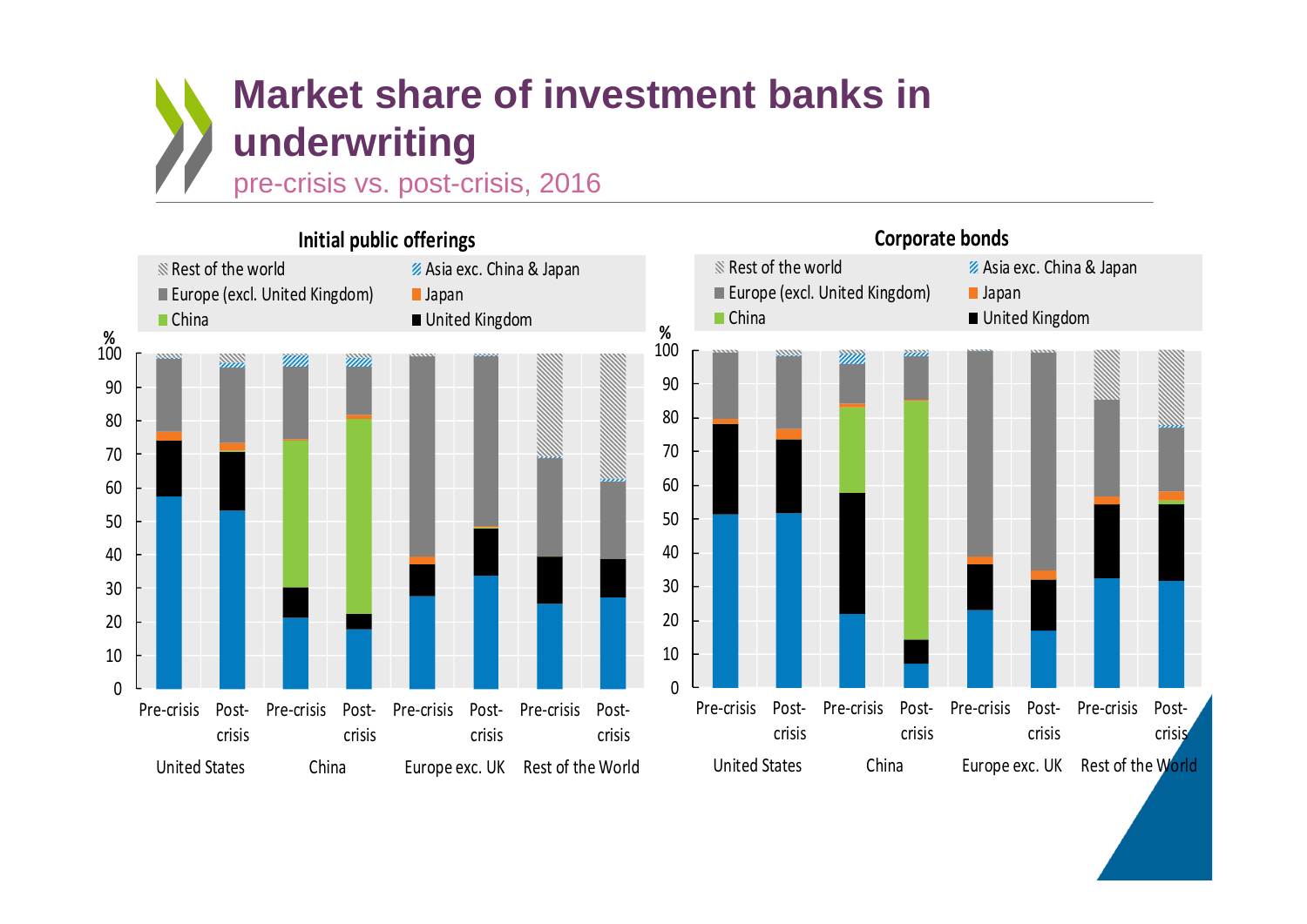

as a percentage of total proceeds, median values, 2000-2016

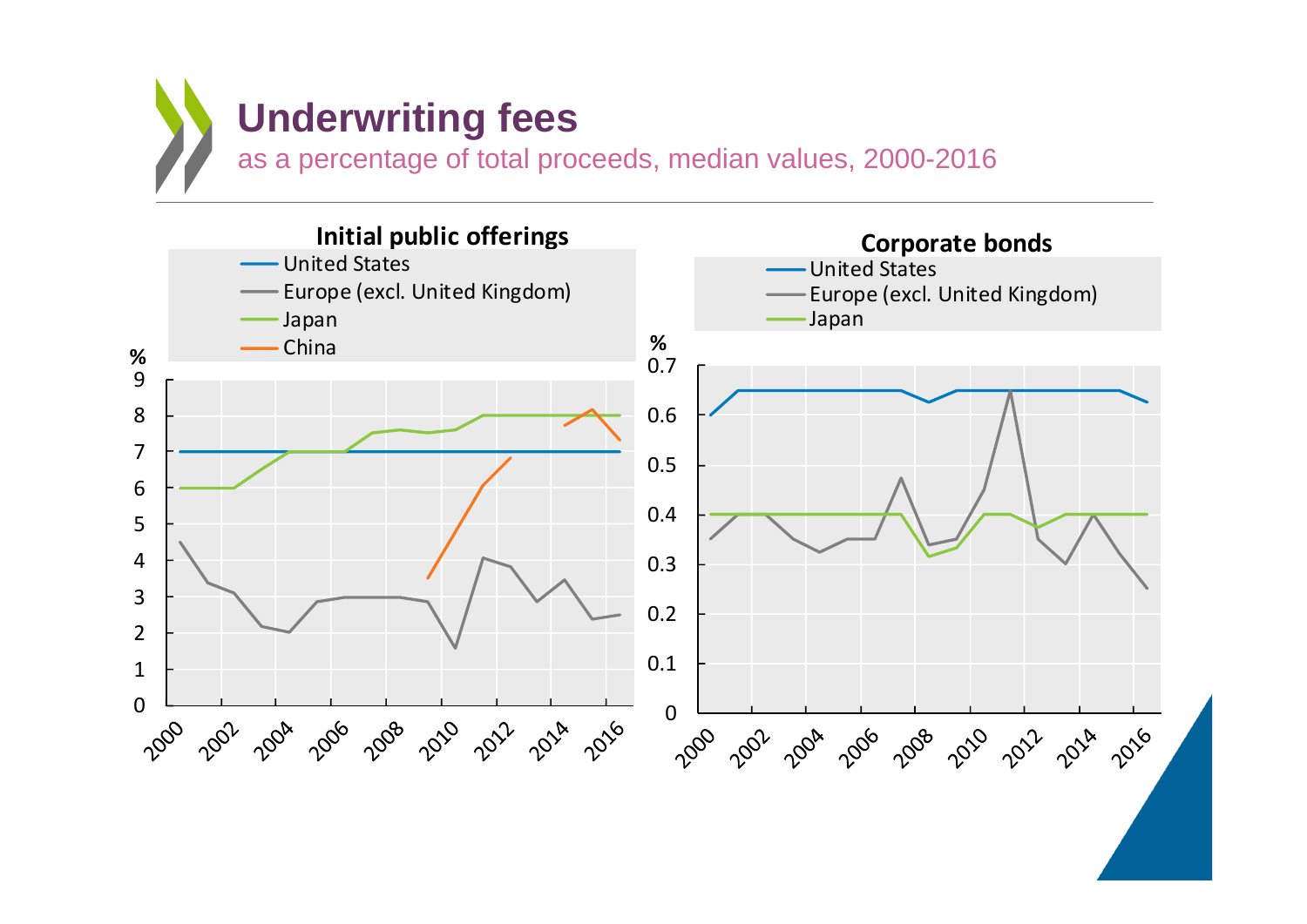

- The City of London is an agglomeration that serves the global financial system from which economies of scale and scope (internal to the location) are derived.
- Open trade in financial services is critical to finance in global markets not just for costs example, catastrophe insurance coverage.
- Commitments under the OECD Codes of Liberalisation provide room for <sup>a</sup> pragmatic approach to the United Kingdom's exit from the European Union.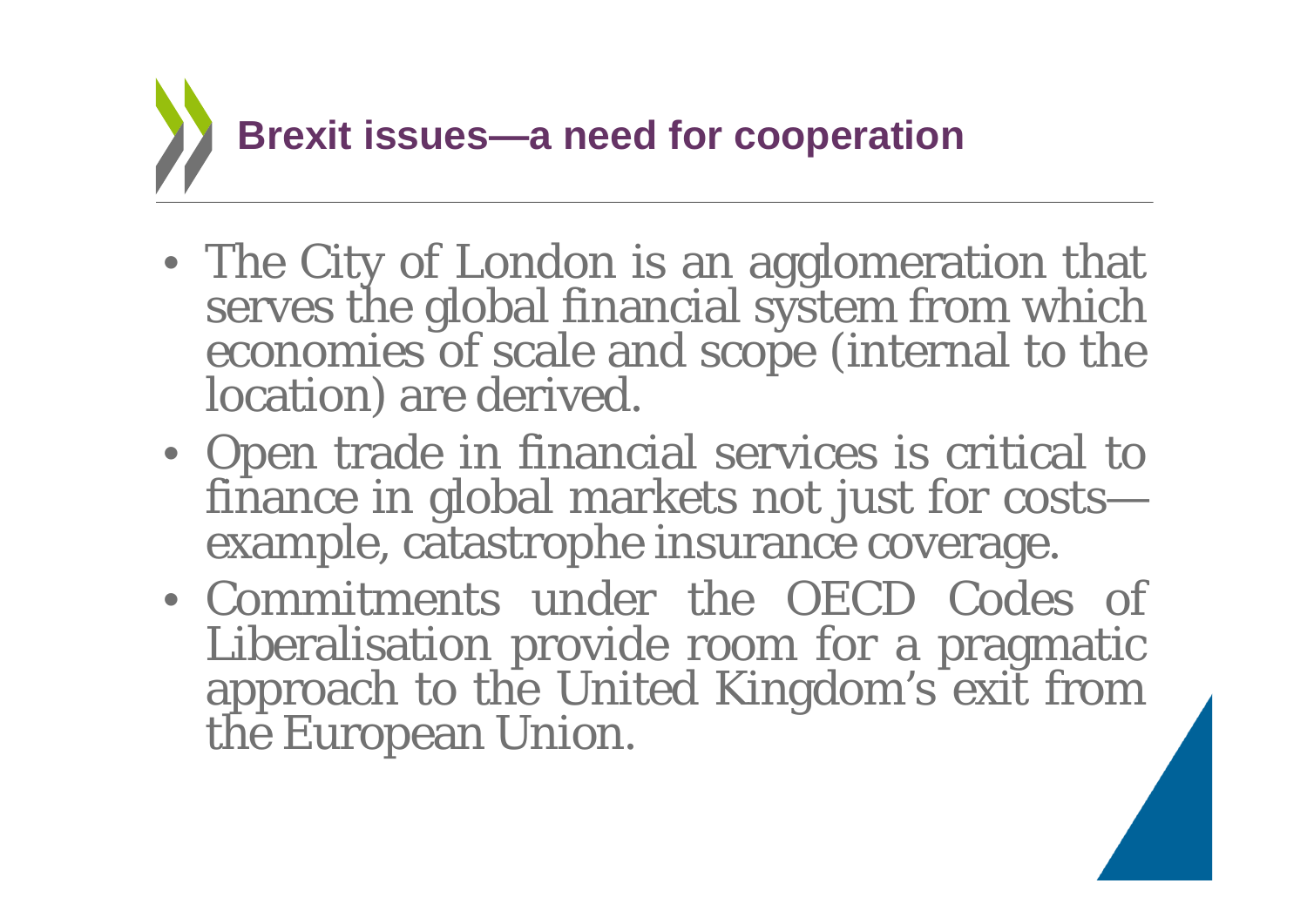

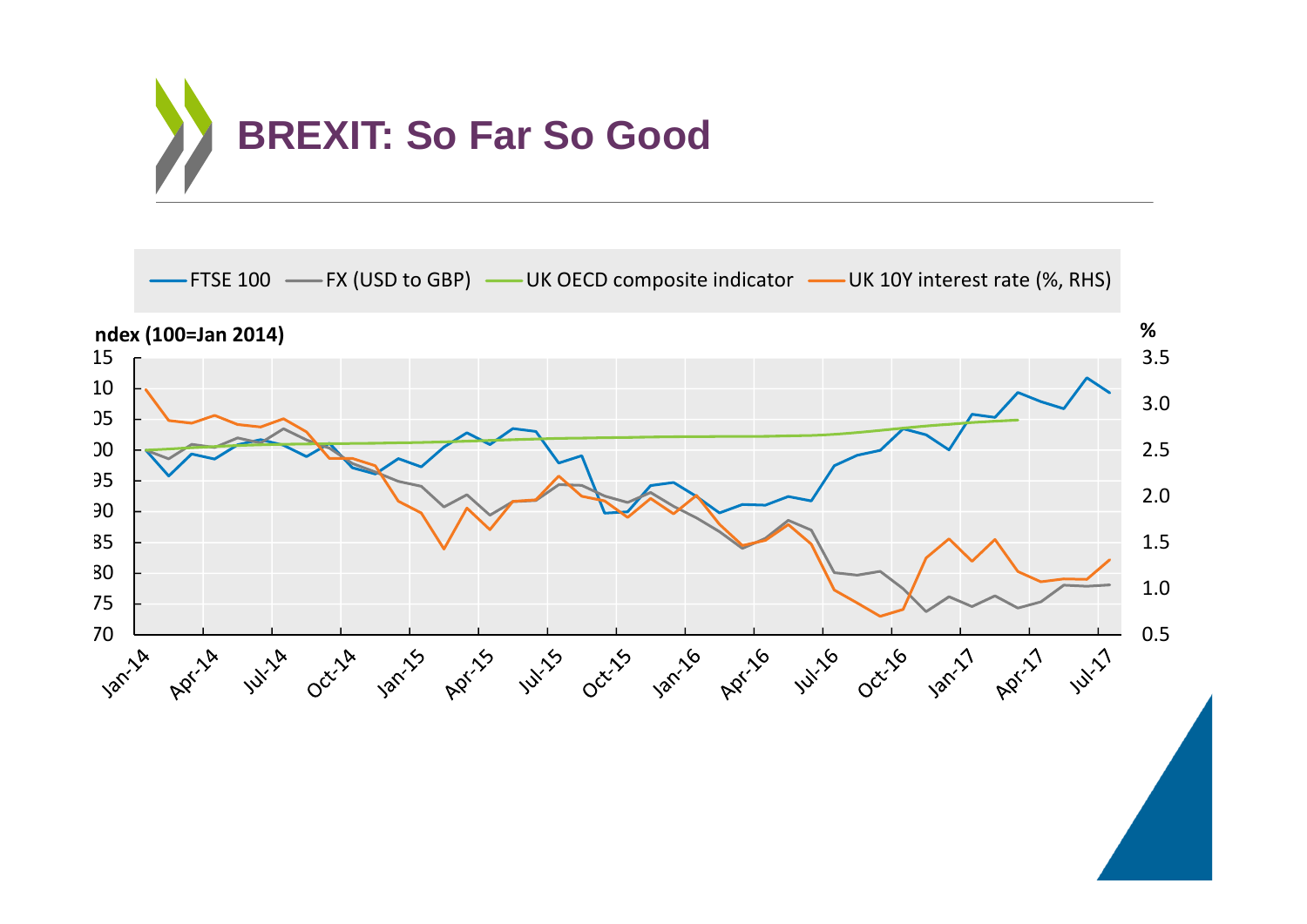

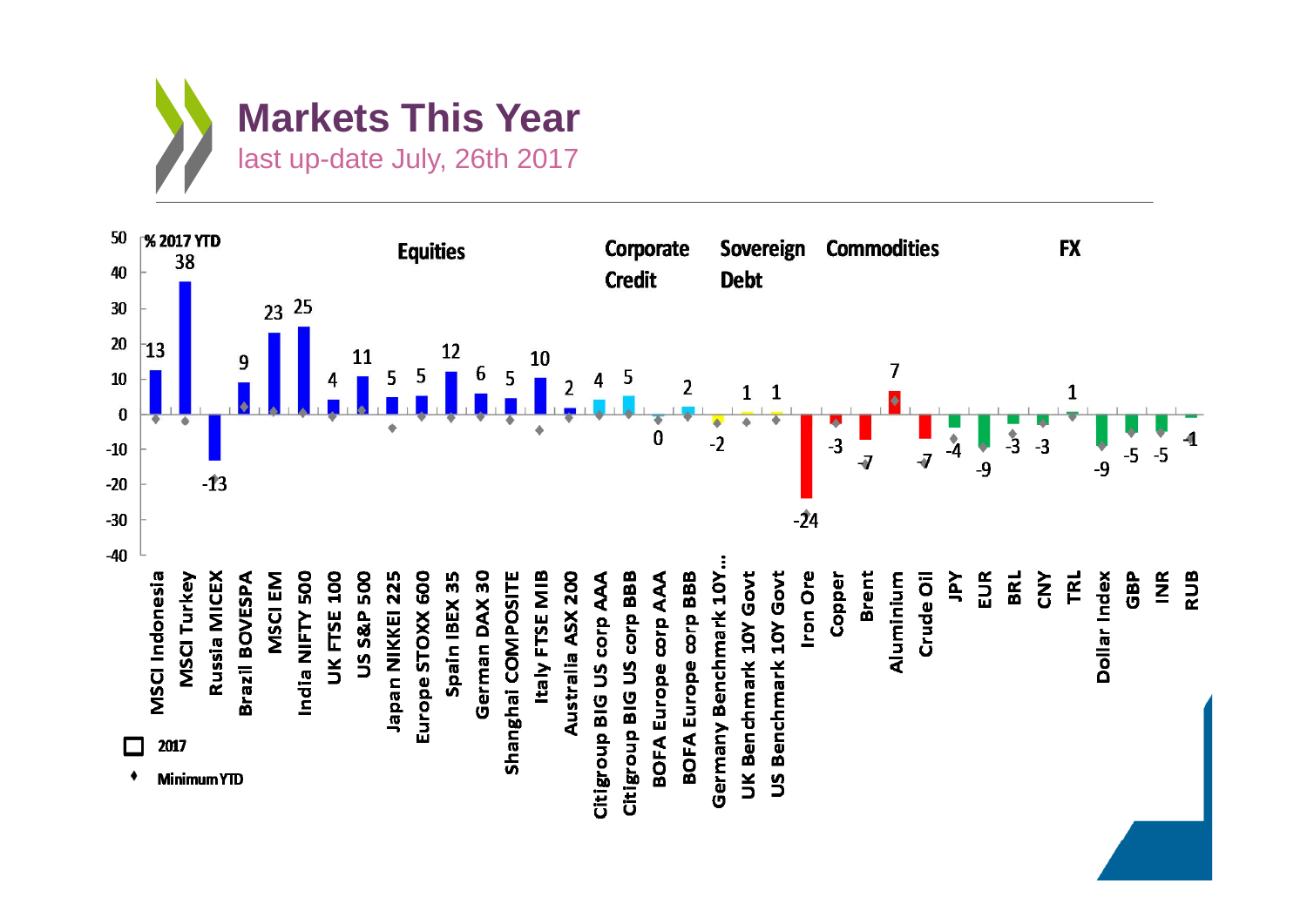

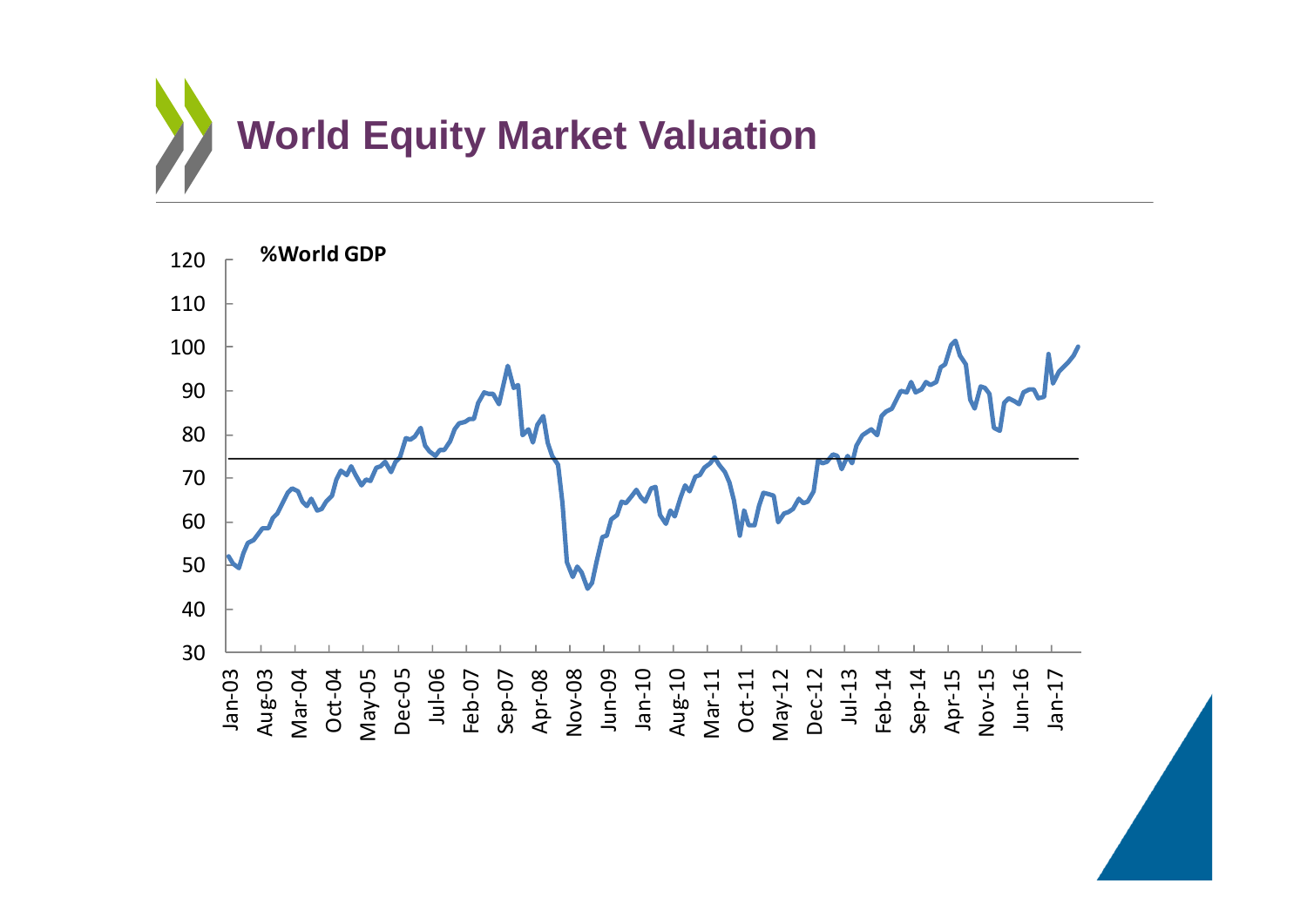

# **Thank you**

# **Download the OECD Business and Finance Outlook online**

#### **www.oecd.org/finance/ oecd-business-finance-outlook.htm**